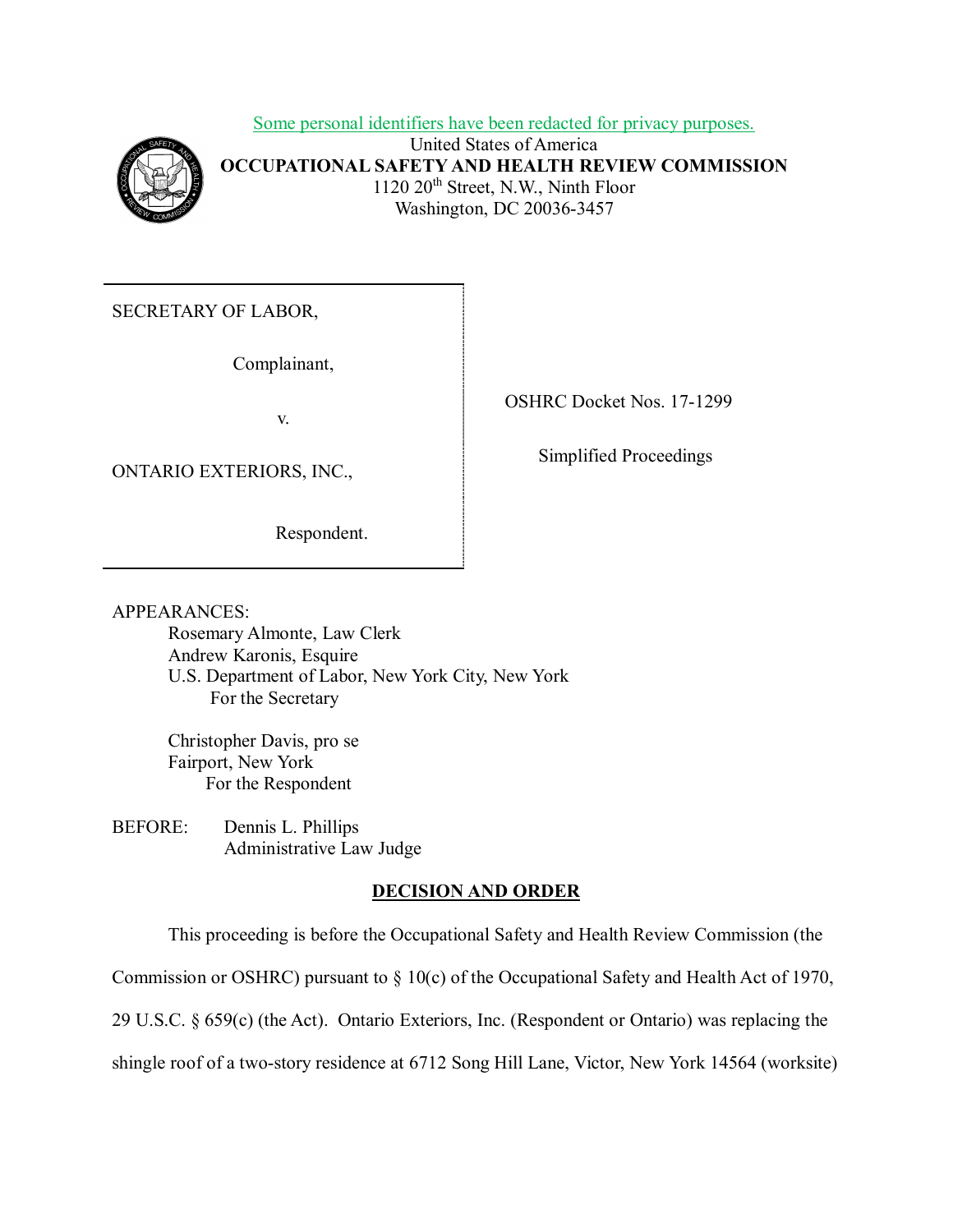Officer (CO) Scott Schrilla investigated the worksite that same day. on May 3, 2017, when an employee fell from the roof and was injured. OSHA Compliance

 second-story roof without fall protection at the beginning and end of each work day. On June 21, 2017, OSHA issued a Citation and Notification of Penalty (Citation) for one serious violation of OSHA's fall protection standard, 29 C.F.R. § 1926.501(b)(13), with a proposed penalty of \$3,622. (Ex. 3). Specifically, the Citation alleged that, on or about May 3, 2017, employees were accessing and egressing the peak of a steep roof without utilizing fall protection at the worksite. Respondent timely filed a notice of contest, bringing this matter before the M of the Commission Rules on August 8, 2017. 29 C.F.R. §§ 2200.200, *et seq*. This case arises from an Ontario policy that directed its employees to traverse a steep Commission. This matter was designated for Simplified Proceedings in accordance with Subpart

 A one-day hearing was held in Rochester, New York on November 28, 2017. Two witnesses testified at the hearing: Christopher Davis, Ontario's President and Chief Executive Officer (CEO), and CO Schrilla.<sup>[1](#page-1-0)</sup> The Secretary filed his post-hearing brief on February 5, 2018. Respondent did not file a post-hearing brief.

 The facts are largely undisputed. The parties agreed that employees had not used fall protection when they traversed the roof between eave and peak at the beginning and end of each workday. Ontario asserts that its employees were not required to use fall protection while moving between the roof's eave and peak at the beginning and end of each workday. The Secretary asserts employees were required to use fall protection on the roof at all times.

For the following reasons, the serious citation item is affirmed and a penalty of \$1,811 is

<span id="page-1-0"></span> state that it has none by January 31, 2018. 29 C.F.R. § 2200.35(a). Respondent failed to comply with this court order.  $1$  On January 3, 2018, Respondent was ordered to file its declaration listing its parents, subsidiaries, and affiliates, or order.<br>- 2 -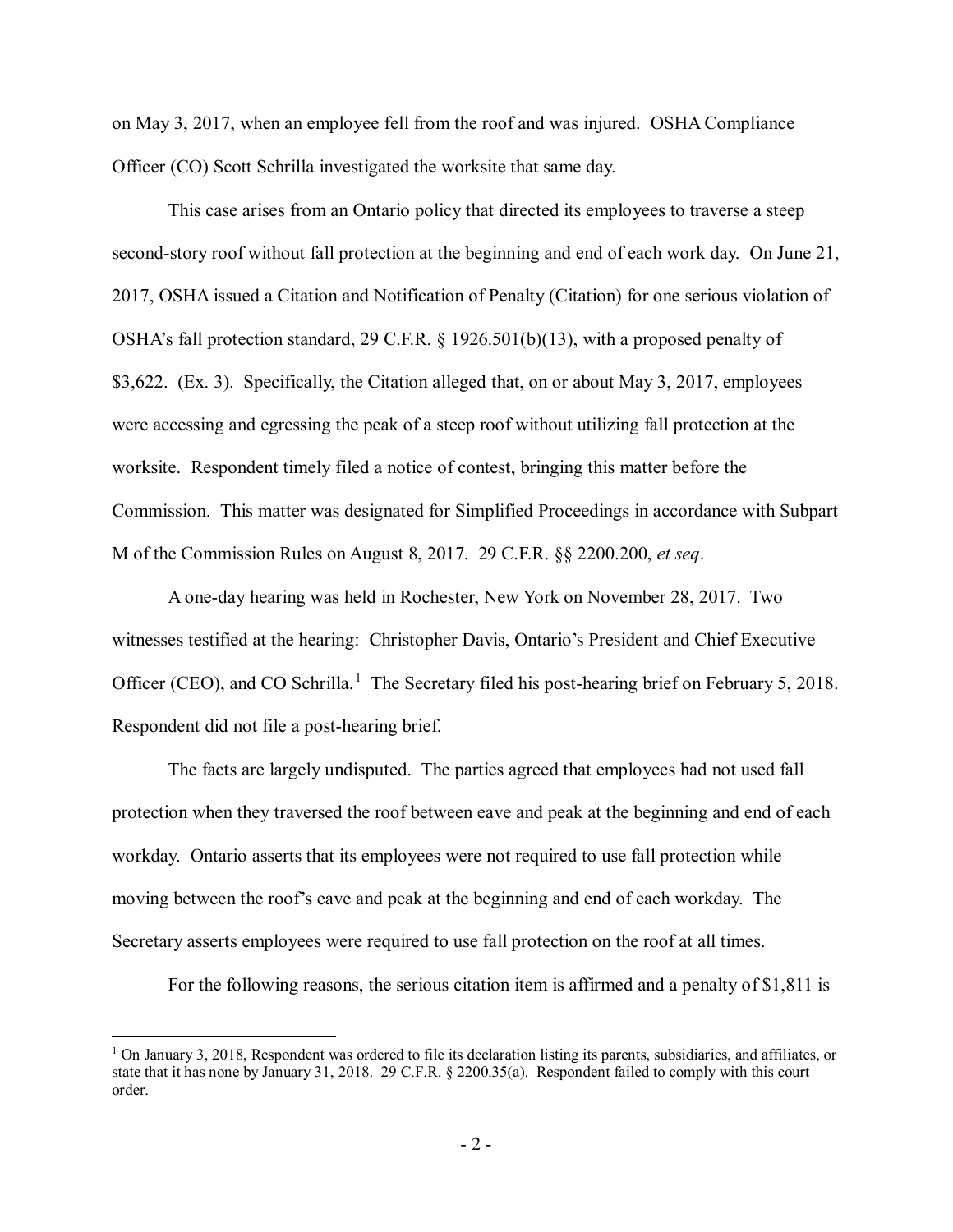assessed.

<u>.</u>

### **Jurisdiction**

 Based upon the record, the Court finds Ontario, at all relevant times, was engaged in a Act, 29 U.S.C. §§ 652(3) and (5). (SF 1-5). The Court finds the Commission has jurisdiction over the parties and subject matter in this case. business affecting commerce and was an employer within the meaning of §§ 3(3) and 3(5) of the

## **Stipulated Facts and Principles of Law**

The Secretary and Respondent stipulated in their Joint Pre-Hearing Statement that the

following facts and principles of law were agreed upon and required no proof at the hearing:<sup>2</sup>

 1. Jurisdiction of this action is conferred upon the Occupational Safety and Health Review Commission by Section 10(c) of the OSH Act ("the Act").

 2. Respondent is organized under the State of New York and doing business in the State of New York.

3. Respondent's business affects commerce within the meaning of the Act.

4. Respondent is an employer within the meaning of the Act.

 5. Some of the materials and supplies used by Respondent during the relevant times originated and/or were shipped from outside New York State.

 6. Respondent performed work at 6712 Song Hill Lane, Victor, New York, 14564 ("the Worksite").

7. The Worksite is a structure built as a residential home.

 8. The Worksite was constructed using traditional wood frame construction materials and methods.

 9. Kellin Zuhlk[e] worked as a foreman for Respondent at the Worksite on May 3, 2017.

10. Stan Jenks worked as a roofer for Respondent at the Worksite on May 3,

<span id="page-2-0"></span> $2$  Exhibits within this decision will be referenced by numbers for the Secretary's exhibits and letters for Respondent's exhibits. The stipulated facts will be referenced as Stipulated Fact (SF)  $\qquad \qquad$ .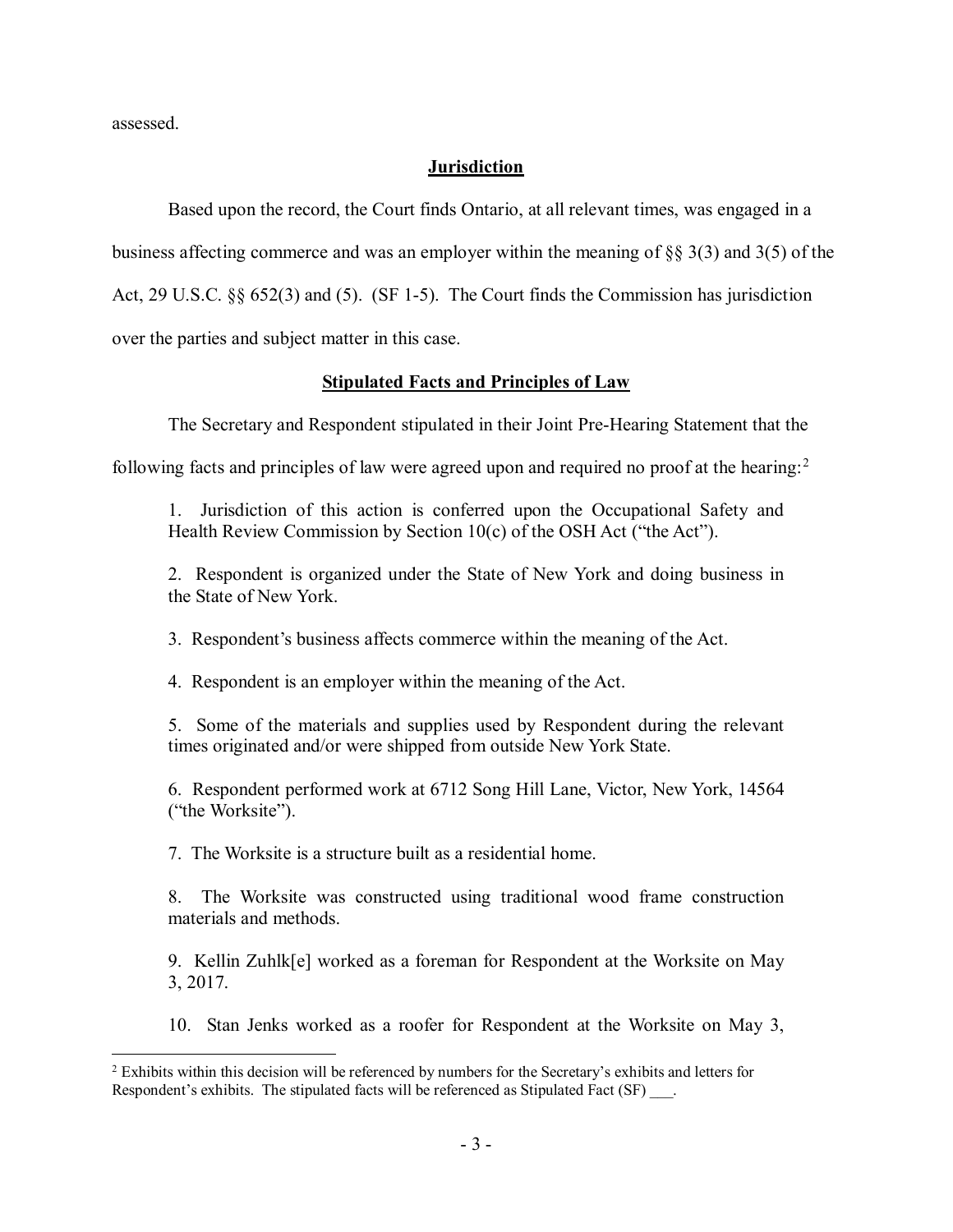2017.

 11. Stan Jenks worked as a backup foreman for Respondent prior to May 3, 2017 when Kellin Zuhlk[e] was away.

 12. Nick Griffin worked as a roofer for Respondent at the Worksite on May 3, 2017.

 13. Tim Smith worked as a roofer for Respondent at the Worksite on May 3, 2017.

 14. Luke Wisecup worked as a roofer for Respondent at the Worksite on May 3, 2017.

 15. [redacted] worked as a roofer for Respondent at the Worksite on May 3, 2017.

 16. The roof at issue and referenced in the Citation, located at the Worksite ("the Roof"), has a slope of 9 in 12 (vertical to horizontal).

17. The Roof was more than 6 feet in height above the lower level.

18. The Roof had unprotected sides.

19. The Roof did not have guardrails.

20. There was no safety net at or below the Roof.

21. Employees used a personal fall arrest system while working on the Roof.

 22. Prior to employees working on the Roof, they ascended from the top of the ladder to the peak of the Roof without engaging the personal fall arrest system.

 23. When employees ended their work on the Roof, they descended from the peak of the Roof to the top of the ladder without engaging the personal fall arrest system on a staircase of planks and brackets.

 24. When employees ended their work on the Roof of the Worksite, they stored the ropes attached to the fall arrest system at the peak of the Roof before descending from the peak.

25. Respondent was aware of the facts numbered 22-24.

(Ex. 4).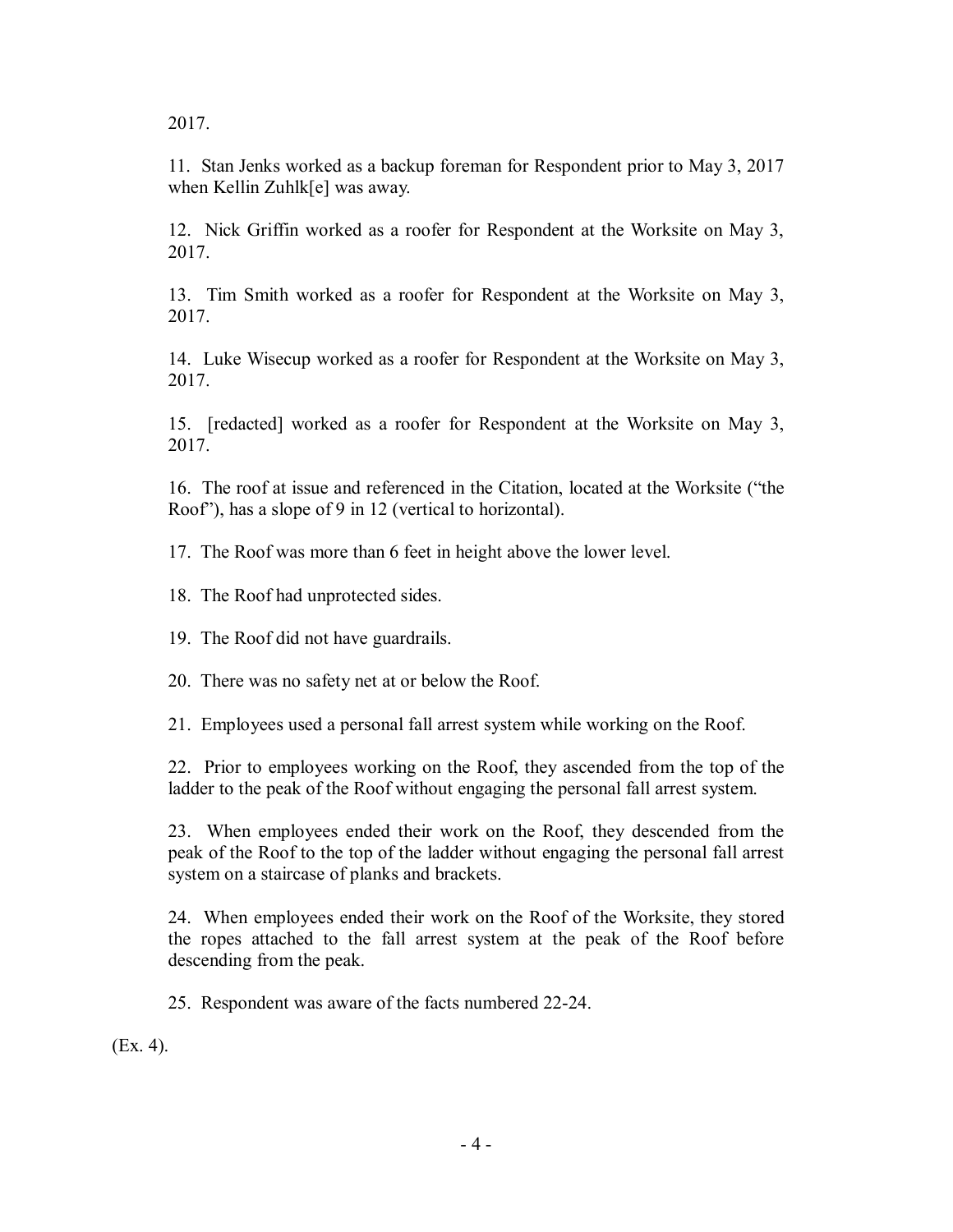#### **Findings of Fact**

 Christopher Davis has been the president and CEO of Ontario, a roofing contractor, since it was founded in 1995. (Tr. 20, 29, 141). Mr. Davis routinely visited the company's worksites; however, he generally did not act as foreman at a worksite. (Tr. 142).

 two-story residential home at 6712 Song Hill Lane, Victor, New York. (Tr. 20-21; SF 6-7). The 3; SF 9-15). Mr. Zuhlke was the foreman at this worksite. (SF 9). CO Schrilla inspected the employee had fallen off a roof at the worksite, suffered serious injuries and had been transported to a local trauma center. (Tr. 40, 49). On May 3, 2017, six Ontario employees were engaged in replacing the roof shingles on a six employees were Messrs. Zuhlke, Jenks, Griffin, Smith, Wisecup, and [redacted]. (Tr. 21; Ex. worksite on May 3,<sup>3</sup> after OSHA received a phone call from the Ontario County Sheriff that an

 Ontario began roofing the home four days before the May 3 accident. (Tr. 26). The eave of the roof was about 18 feet from the ground and the pitch of the roof was 9 in 12 (vertical to horizontal). (Tr. 22, 41-43, 51; SF 16; Exs. 1 at "B", 3). Ontario had attached a series of D-rings to the roof's peak to serve as anchorage<sup>4</sup> points for the employees' personal fall arrest systems.<sup>5</sup> (Tr. 22-23, 29). A rope that served as a fall arrest lifeline<sup>[6](#page-4-3)</sup> hooked onto a D-ring anchorage point at one end and hooked onto an employee's personal fall arrest harness at the other end. (Tr. 24,

<span id="page-4-0"></span><sup>&</sup>lt;sup>3</sup> All references to May 3 mean May 3, 2017.

<span id="page-4-1"></span><sup>&</sup>lt;sup>3</sup> All references to May 3 mean May 3, 2017.<br><sup>4</sup> "*Anchorage* means a secure point of attachment for lifelines, lanyards or decelerations devices." 29 C.F.R § 1926.500(b). The anchor points were located at about 8-10 points across the roof's ridge. The D-rings are installed using plates that go to either side of the roof's ridge that are fastened into the plywood sheathing or the rafters. (Tr. 22-23, 31).

<span id="page-4-2"></span> suitable combinations of these. As of January 1, 1998, the use of a body belt for fall arrest is prohibited." 29 C.F.R <sup>5</sup> "*Personal fall arrest system* means a system used to arrest an employee in a fall from a working level. It consists of an anchorage, connectors, a body belt or body harness and may include a lanyard, deceleration device, lifeline, or § 1926.500(b).

<span id="page-4-3"></span><sup>&</sup>lt;sup>6</sup> "Lifeline means a component consisting of a flexible line for connection to an anchorage at one end to hang and which serves as a means for connecting other components of a personal fall arrest system to the anchorage." 29 vertically (vertical lifeline), or for connection to anchorages at both ends to stretch horizontally (horizontal lifeline), C.F.R § 1926.500(b).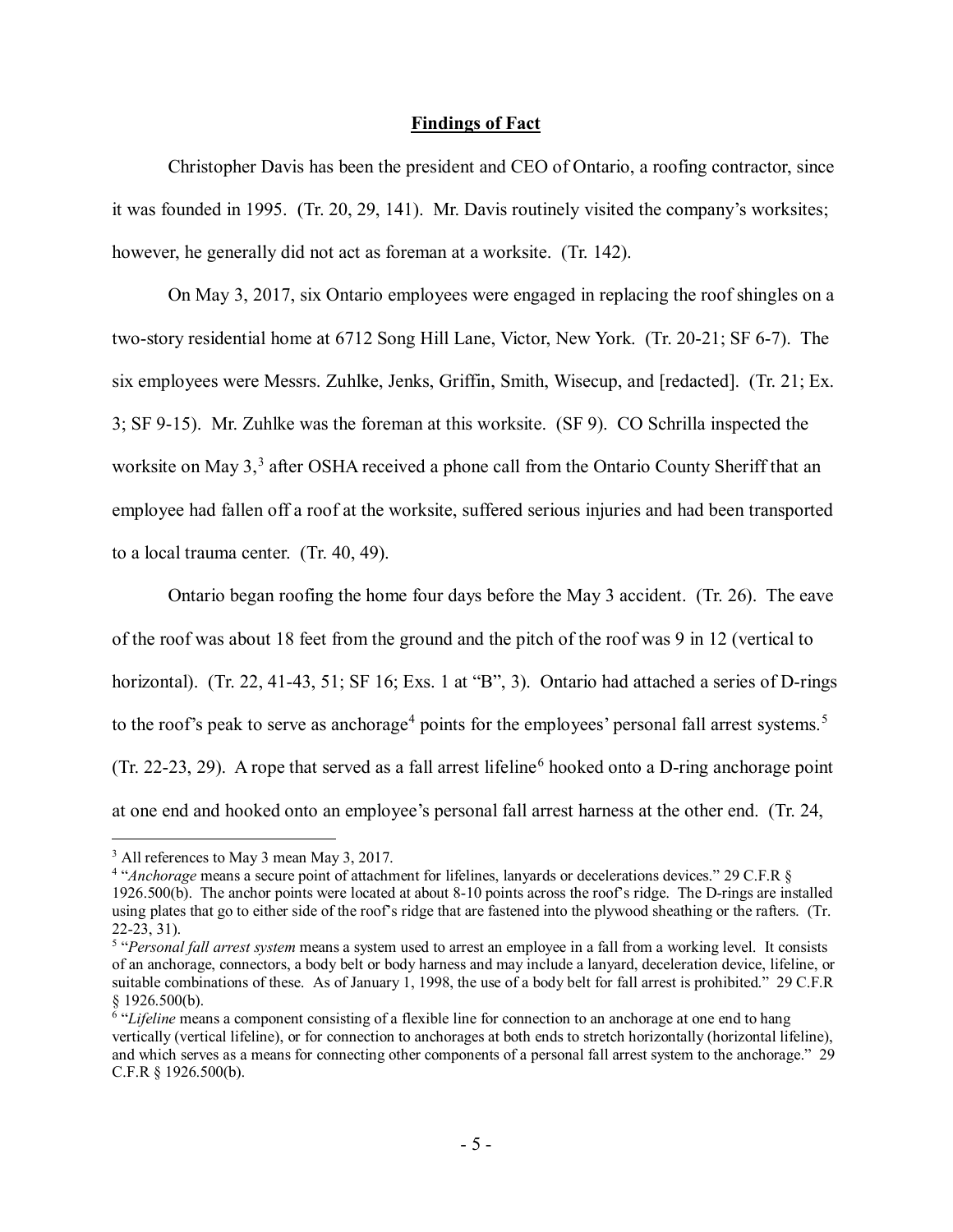44-47). At the end of every work day, the employees stored their fall arrest rope system, personal fall harness, at the roof's peak. (Tr. 24, 29; SF 24). consisting of the rope itself with a 6-foot shock cord and the clasp that hooks onto a roofer's

 Employees, including Mr. [redacted], were stripping shingles near the roof's peak on May 3. (Tr. 48). Mr. [redacted] had been an Ontario employee for about two weeks. (Tr. 94). While working on the roof, Mr. [redacted] moved his rope from one D-ring anchorage point to another. (Tr. 47-48; Ex. 2 at "F"). Apparently, he had not adequately attached to the next anchorage point because as he worked, he slipped and began to fall. (Tr. 93-94, 98). He slid 94). There was no roof bracket or ladder below where he was working when he fell. (Tr. 48). Mr. [redacted] was transported to the local trauma center. (Tr. 40). Mr. [redacted] incurred compression fractures of the thoracic spine<sup>7</sup> and was unable to return to work as a roofer for Ontario. (Tr. 49, 94). down the roof and then fell approximately 18 feet to the ground where he blacked out. (Tr. 49,

 3 and conducted a 3-hour onsite inspection. (Tr. 40, 102-03). Mr. Davis was at the worksite twice on May 3—first when Mr. [redacted] was placed into the ambulance and then again when CO Schrilla was onsite. (Tr. 140). The CO interviewed the employees, including foreman CO Schrilla arrived at Ontario's worksite early in the afternoon (about 12:50 pm) on May Zuhlke $<sup>8</sup>$  and Mr. Davis, that day. (Tr. 103-08).</sup>

-

<span id="page-5-0"></span> $7$  The Citation issued to Respondent was related to general fall protection practices used at the worksite and not Mr. [redacted]'s use of fall protection in particular. (Tr. 94, 111).

<span id="page-5-1"></span> the peak without being hooked up to anything at the start of each morning's work. (Tr. 102-06). Mr. [redacted] also told the CO that he had moved from the top of the ladder to the roof's peak without being properly tied off. (Tr. exposed to the same hazard. (Tr. 114).  $8$  Foreman Zuhlke and Mr. Jenks told CO Schrilla that Ontario's employees were going from the top of the ladder to 110-11). The CO later verified that this was Ontario's standard practice with Mr. Davis. (Tr. 106-08). CO Schrilla testified that all six employees, including Messrs. Zuhlke, Jenks, Griffin, Smith, Wisecup, and [redacted], were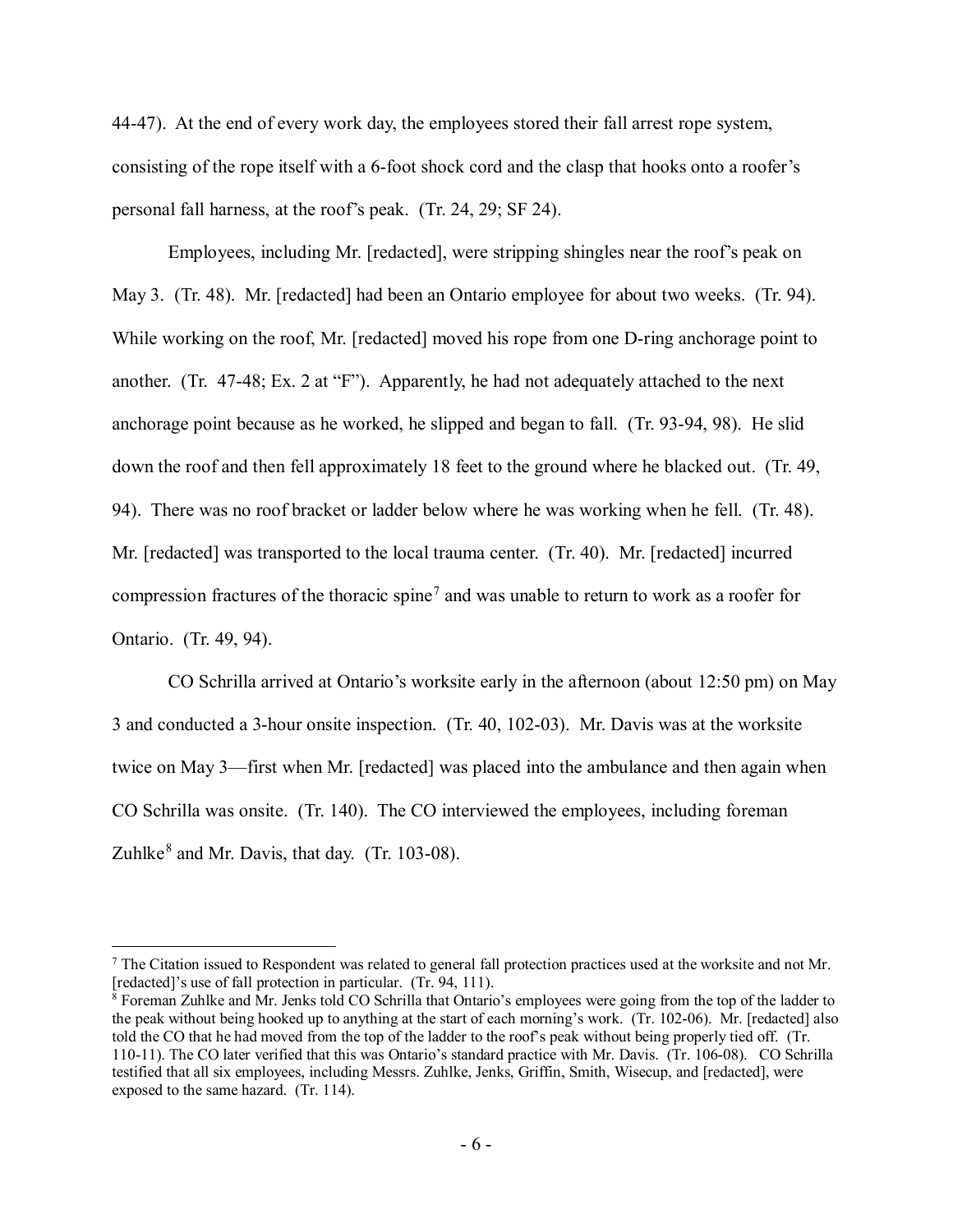CO Schrilla had been an OSHA CO since 1991. He has a Bachelor of Science in included fall hazards. (Tr. 39). Over forty of those inspections had been at residential construction sites. (Tr. 38). He served as the fall protection coordinator for OSHA's Syracuse the compliance officers were trained in use of fall protection equipment, and stayed up-to-date on Construction Engineering. (Tr. 37-38). He had performed over 1,250 inspections, most of which area office, which meant CO Schrilla maintained the office's fall protection equipment, ensured OSHA fall protection standards and enforcement. (Tr. 38).

CO Schrilla testified that at most sites employees had their fall arrest harness, lanyard,<sup>9</sup> and the rope grab<sup>[10](#page-6-1)</sup> attached to the end of the lanyard, on and ready before climbing a ladder from the ground to the roof's eave. (Tr. 63-65). When the employee reached the top of the ladder at these sites, the worker attached his rope, that should be attached to an adequate anchorage point, to his body harness as soon as he stepped off from the ladder onto the roof. (Tr. 46, 64-65). CO Schrilla stated that at most worksites the fall protection ropes were left at the roof's "eave or hanging over the eave" at the end of the day. (Tr. 46). He said there was neither employee exposure to a greater hazard nor additional costs when ropes were stored at the eave, as is done at most sites. (Tr. 46).

Ontario's worksite. Ontario's management directed its employees to use a different method. Ontario's worksite. Ontario's management directed its employees to use a different method. Instead, as described more fully below, Ontario's employees stored their ropes at the roof's peak Ontario's employees did not follow the general practice described by CO Schrilla at

<span id="page-6-1"></span><span id="page-6-0"></span> <sup>9</sup> "*Lanyard* means a flexible line of rope, wire rope, or strap which generally has a connector at each end for connecting the body belt or body harness to a deceleration device, lifeline, or anchorage." 29 C.F.R § 1926.500(b). 10 "*Rope grab* means a deceleration device which travels on a lifeline and automatically, by friction, engages the locking, cam/level locking, or both." 29 C.F.R § 1926.500(b). A rope grab at the worksite is shown from a distance at Exhibit 2, at "E". (Tr. 45; Ex. 2 at "E"). The Court notes that there are no letters marked "A" or "B" shown on Exhibit 2. A close up of a rope grab is also shown at Exhibit C at "3". (Tr. 76-78; Ex. C at "3"). lifeline and locks so as to arrest the fall of an employee. A rope grab usually employs the principle of inertial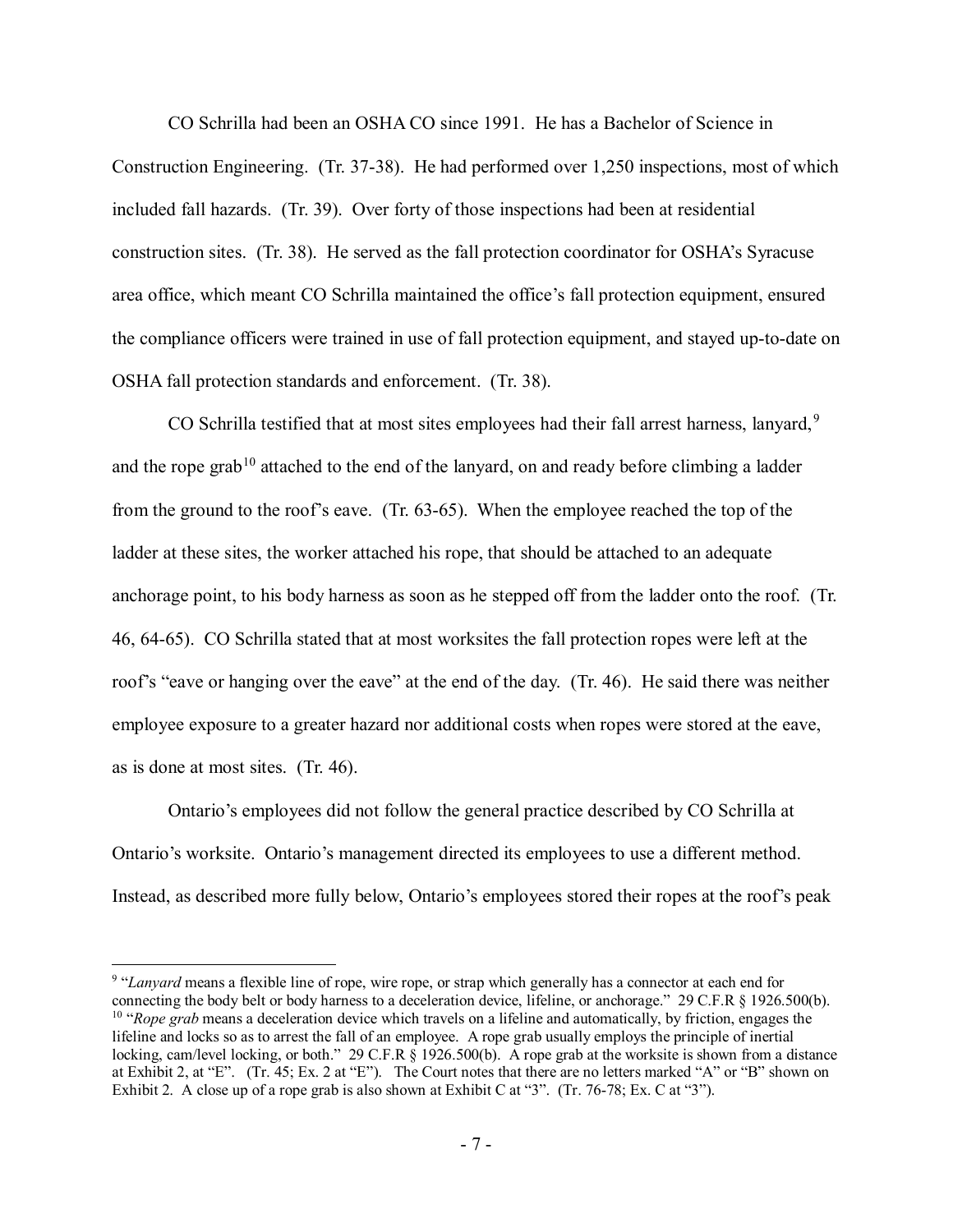at the end of each day.<sup>11</sup> They then took a minute to walk from the roof's peak to its eave without using any fall protection. (Tr. 24-27, 42-43, 47, 51, 105-06; SF 22-25; Exs. 1, "A"–"B", 3). Mr. Davis admitted that management; including himself, the safety manager, and/or the site supervisor, directed Ontario's employees to store their ropes this way. (Tr. 25-26; SF 24). He further admitted the ropes on the roof at the worksite were 25 footers, long enough to have been they were at the top of the ladder at the beginning of each work day.<sup>[12](#page-7-1)</sup> (Tr. 24, 47; Ex. 3; SF 24). coiled at the eave of the roof for storage. (Tr. 27, 30, 34, 43, 51; Ex. 1 at "B"). Because Ontario stored its ropes at the roof's peak, its employees could not connect their fall arrest systems when

 roof's peak and saw the nails (used to secure the anchorage points) were in place and not protruding upward. (Tr. 69). The CO testified that Ontario's employees used personal fall arrest systems most, but not all, of the time while on the roof. (Tr. 22, 42, 58-59). The personal fall arrest equipment used at Ontario's site was similar to the systems that CO Schiller had seen at many worksites. (Tr. 45). No other fall protection systems, such as guardrails, were used at Ontario's worksite. (Tr. 22, 41-42; SF 19-20). From the top of the ladder, CO Schrilla visually inspected the anchorage points at the

 Employees used their personal fall arrest systems during most of their work shift; however, employees did not use fall protection when they crossed the roof at the beginning or end of each day. (Ex. 3; SF 21-23). To access the roof at the beginning of each workday, employees climbed the ladder to the roof's eave. From the eave, employees walked directly to

-

<span id="page-7-0"></span><sup>&</sup>lt;sup>11</sup> Foreman Zuhlke told CO Schrilla on May 3 that Ontario's employees left their ropes at the peak of the roof at the end of the day. (Tr. 104). end of the day. (Tr. 104).<br><sup>12</sup> CO Schrilla testified that while climbing the ladder an employee was not required by Ontario to use fall

<span id="page-7-1"></span> protection. (Tr. 97).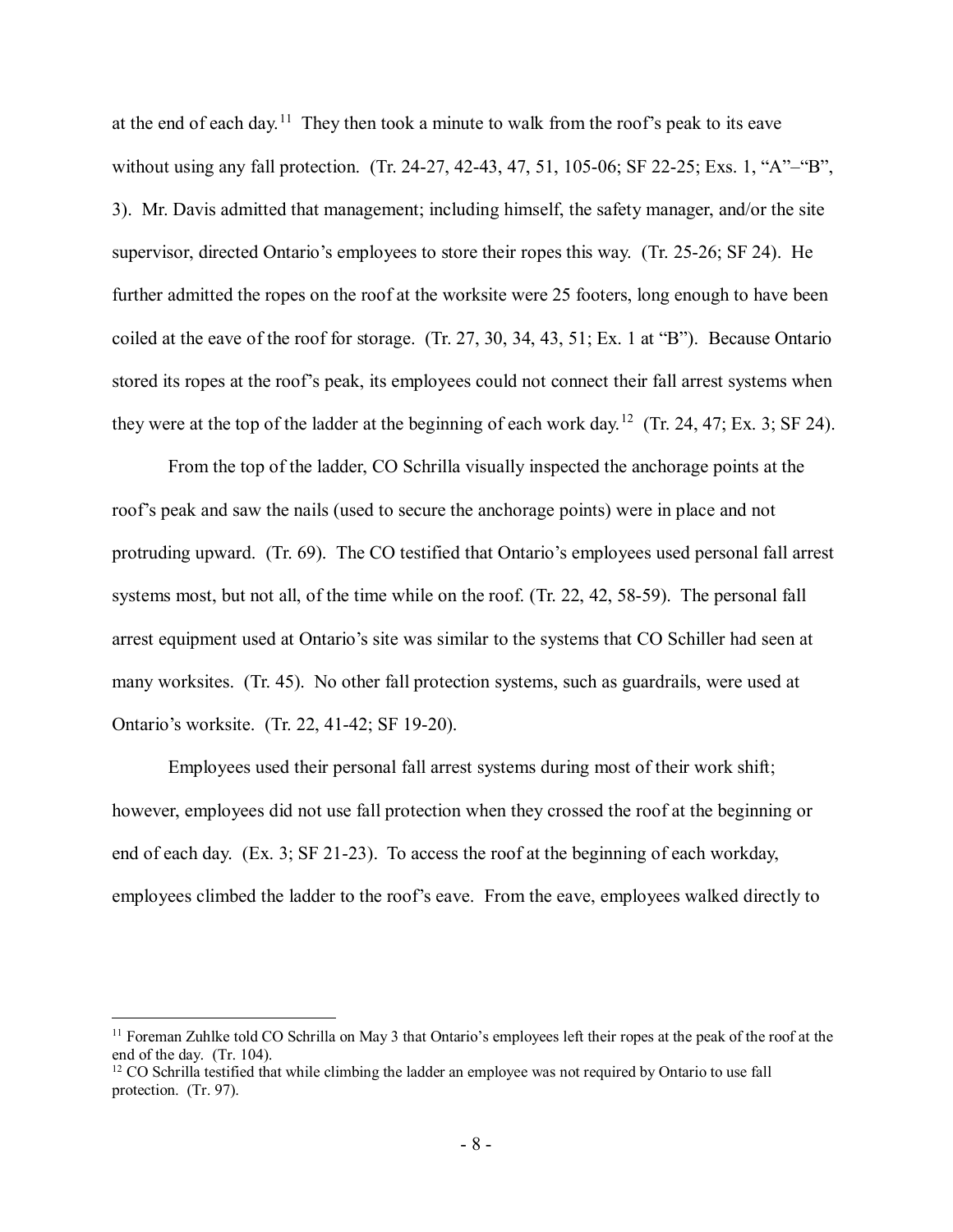the roof's peak; an effort that took a minute.<sup>13</sup> (Tr. 24-27, 43, 51; Ex. 1, "A"–"B"). Employees did not use any fall protection equipment between the roof's eave and its peak. (Tr. 24; Ex. 3; SF 22). Upon reaching the roof's peak, each employee attached a rope to the D-ring on the back of his fall arrest harness. (Tr. 23-29, 44-45). At the end of the work shift, the employees reversed across the roof at the ridge" the ropes for storage at the peak of the roof. They then crossed the "B"). Both Messrs. Davis and Jenks told the CO on May 3 that it was standard practice to not tie-off until they reached the roof's peak. (Tr. 104). This was Ontario's standard method for the use of fall protection equipment on a roof. (Tr. 25-26, 32, 42, 107). the process—they detached the rope from their fall arrest harness and "coiled up or zigzagged roof from the peak to the ladder at the roof's eave. (Tr. 25, 30; SF 23-24, 43, 51; Ex. 1, "A"–

 of each work day. And he instructed employees to not use fall protection when moving between Mr. Davis testified that it was company policy to move directly from the ladder up and across the roof and then attach to a fall protection anchorage point at the roof's peak. (Tr. 25-26, 32). Mr. Davis specifically instructed employees to climb the ladder to the eave, step off the ladder onto the roof, walk to the roof's peak, straddle the roof ridge, find their appropriate safety line and then hook the rope into the safety harness. (Tr. 32, 43, 51, 126-27, 131; Ex. 1, "A"–"B"). 127). Mr. Davis expected each employee to inspect the anchorage point and the rope at the time the rope was hooked into the safety harness at the roof's peak. (Tr. 127). He believed the Mr. Davis instructed his employees to leave the ropes stored at the roof's peak at the end the eave and peak at the start and end of each work day. (Tr. 25-26, 32, 43, 51; Ex. 1, "A"–"B"). Employees were instructed to not do any roofing work when moving from eave to peak. (Tr. 33,

<span id="page-8-0"></span><sup>&</sup>lt;sup>13</sup> CO Schrilla testified that an employee could lose his footing in "[m]ere seconds. Less than a second." (Tr. 49). Mr. Davis admitted that an employee could lose his or her footing in a second or so on a roof, fall, and get seriously injured. (Tr. 27).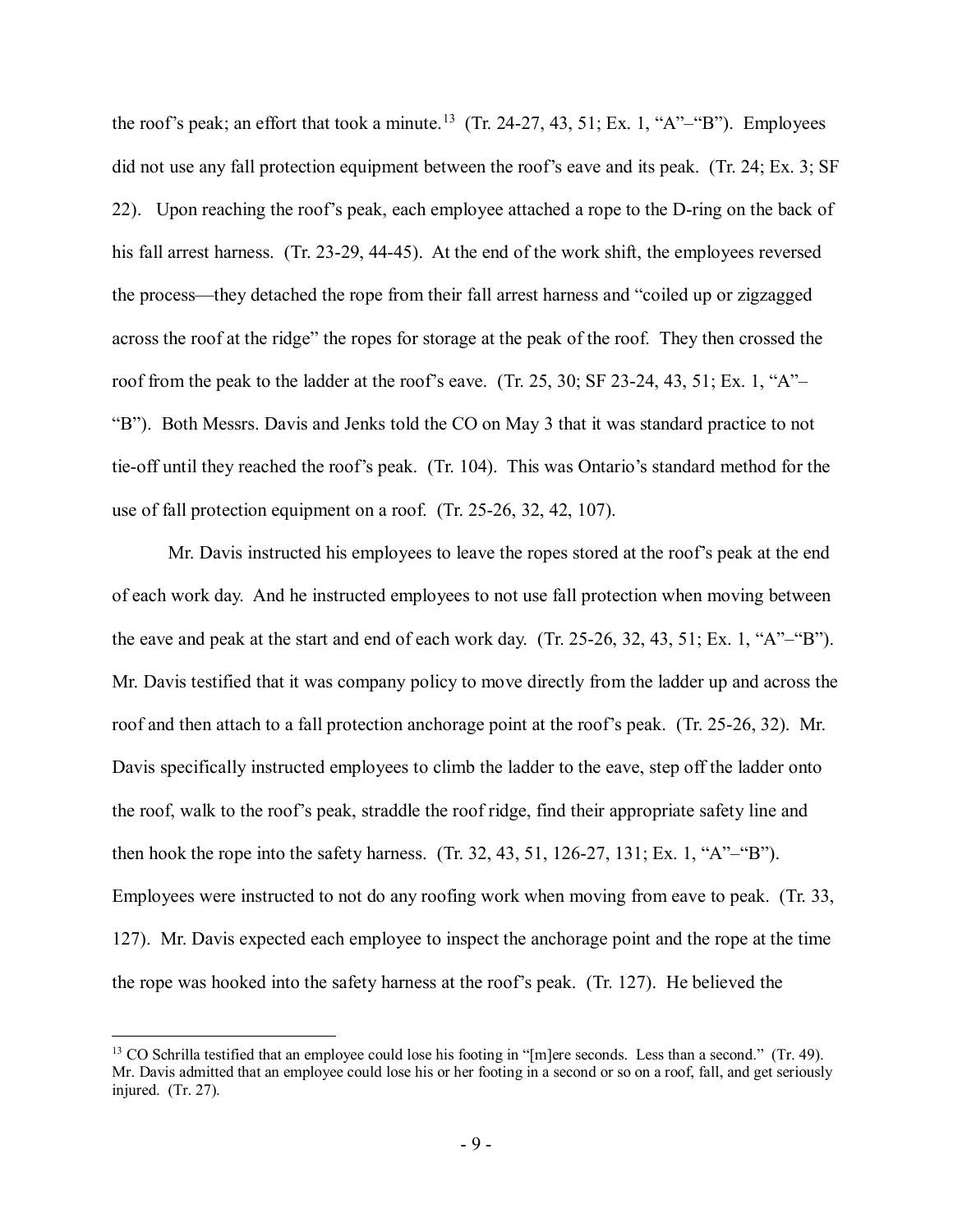anchorage point and its attached rope could not be inspected from the top of the ladder. (Tr. 157- 58). Four to six employees were generally on the roof at the end of the work day. These employees "were instructed to straddle the roof and take off their fall arrest system." After unhooking, they stored their four to six ropes at the peak before they descended, probably one at a time at the foreman's discretion, from the roof's peak to its eave using a "staircase of planks and brackets."<sup>[14](#page-9-0)</sup> (Tr. 24-25, 28-30, 57-58; SF 23-24). Ontario did not have a policy requiring its roofers to descend from the peak using the "staircase" in single-file, one at a time. (Tr. 28).

 crossing the roof at the beginning and end of each workday. He believed it was easier to get on and off the roof when an employee was not hooked into the fall arrest system. (Tr. 126-27, 143- 45). Mr. Davis believed it was difficult to hook the rope to the harness's D-ring with just one hand while standing on a ladder. He testified that only one hand was available because the employee's other hand was holding onto the ladder. (Tr. 128-29). Mr. Davis also found it was too difficult to hook onto the fall arrest equipment before climbing the ladder to the roof. (Tr. 129-30, 134). Mr. Davis believed that Ontario's method was safer than using fall protection while

 CO Schrilla understood, from employee interviews, the ropes were stored at the peak, so that they would not be "unsightly" to the client or damage the home's siding. (Tr. 47; Ex. 3 at 3). The CO stated he had not seen synthetic ropes, such as those used at this worksite, damage a home's siding. (Tr. 47).

<span id="page-9-0"></span> $\overline{a}$ 

home's siding. (Tr. 47).<br><sup>14</sup> A roof bracket "is a structure that is placed on the roof to assist the roofers with performing their work." A roof bracket is shown at Exhibit 2 at "G". (Tr. 48-49). CO Schrilla testified that a "slide guard" was shown at Exhibit 1, at "D". There were also two horizontal roof brackets in-place along the slope of the upper roof between the peak and the eave at the time of the OSHA inspection. (Tr. 49-52; Ex. 1 at C-E). CO Schrilla testified that the one slide guard and two roof brackets shown in the photograph at Exhibit 1 at "C"–"E" did not constitute fall protection. He said that since about 2012 roof brackets did not comply with the fall protection standard, were never allowed on a roof pitch over 8 and 12, did not arrest a fall, and did "not prevent the employees from coming off of the roof." (Tr. 51-52; Sec'y Br. at 21-23).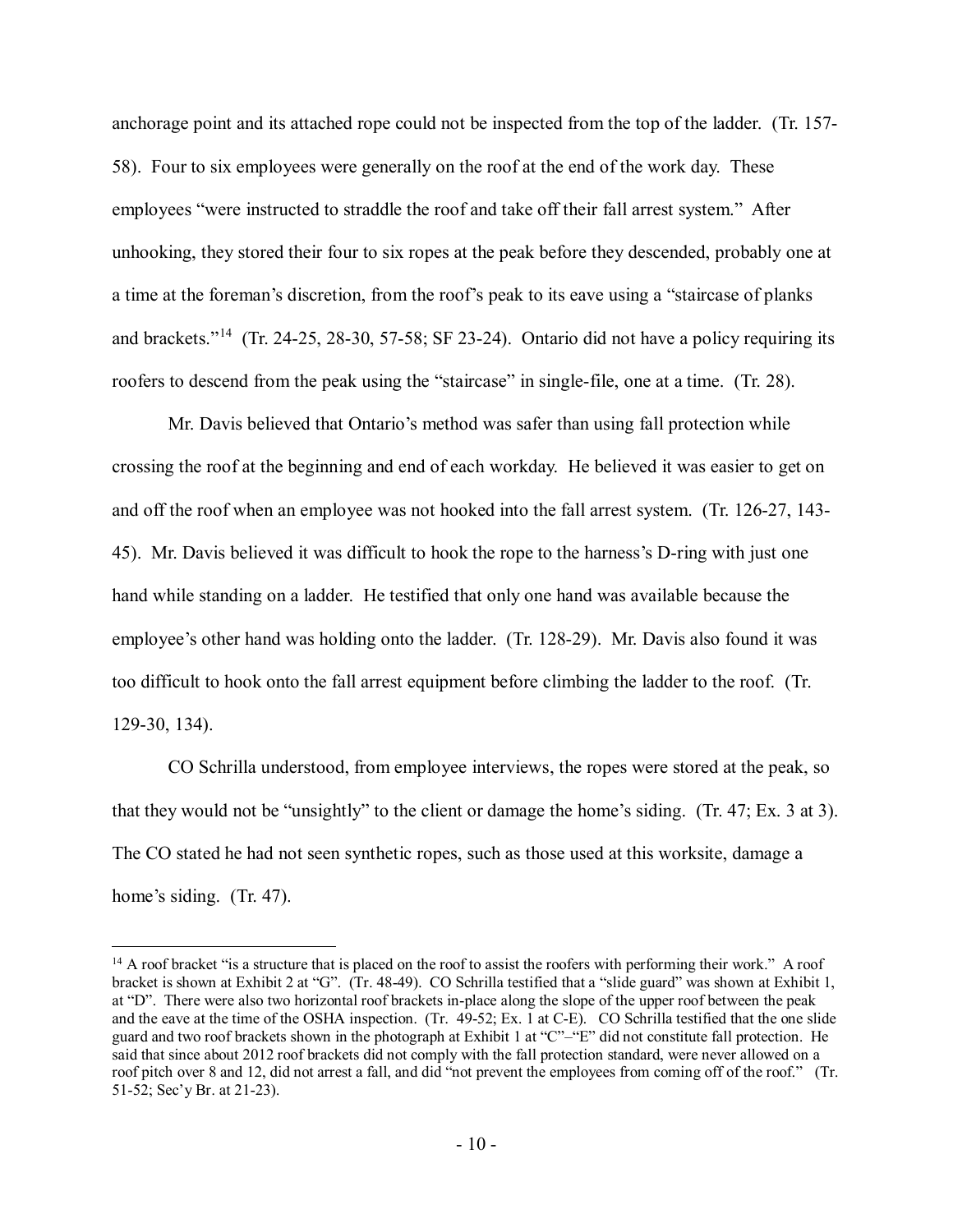his harness while at the top of the ladder. He said that this took a matter of seconds. (Tr. 65, 100). Alternatively, if he hooked onto the fall arrest system before he started to climb up the Schrilla stated that he had not seen another employer use Ontario's policy of waiting to reach the roof's peak to attach to fall protection. (Tr. 108). Further, the CO stated that if employees had systems, that were easier to use, were available for purchase. (Tr. 86, 99, 134-36). CO Schrilla stated that when he used a personal fall arrest system, he attached the rope to ladder, he just moved the rope grab up with his left hand as he climbed the ladder. (Tr. 80). CO difficulty hooking onto the system from the ladder, other configurations of harness and rope

 CO Schrilla also testified that "[i]t's very easy" to keep three points of contact while repeatedly sliding the rope grab up providing fall protection while climbing a ladder. (Tr. 79-80, 153). He said doing this was less of an accident hazard than going straight up a ladder, stepping Ontario requires. (Tr. 80-81). onto a roof, walking to a roof's ridge, straddling the ridge and then hooking into a harness, as

 CO Schrilla further testified that the fall protection system used at Ontario's worksite did not fall under any exemption to the cited standard that may be available where work on a roof unable to tie off because there the fall protection anchorage points have been removed. Here, he said such an exemption would not be available to Ontario's May 3 work because "they're actively performing the roofing work and there's fall protection available and functional." He said Ontario's employees were engaged in construction activity when moving from the roof's eave to its peak. (Tr. 53-54, 60-61, 66-67). has been completed, all fall protection equipment has been removed, and an employee was

#### **Secretary's Burden of Proof**

- 11 -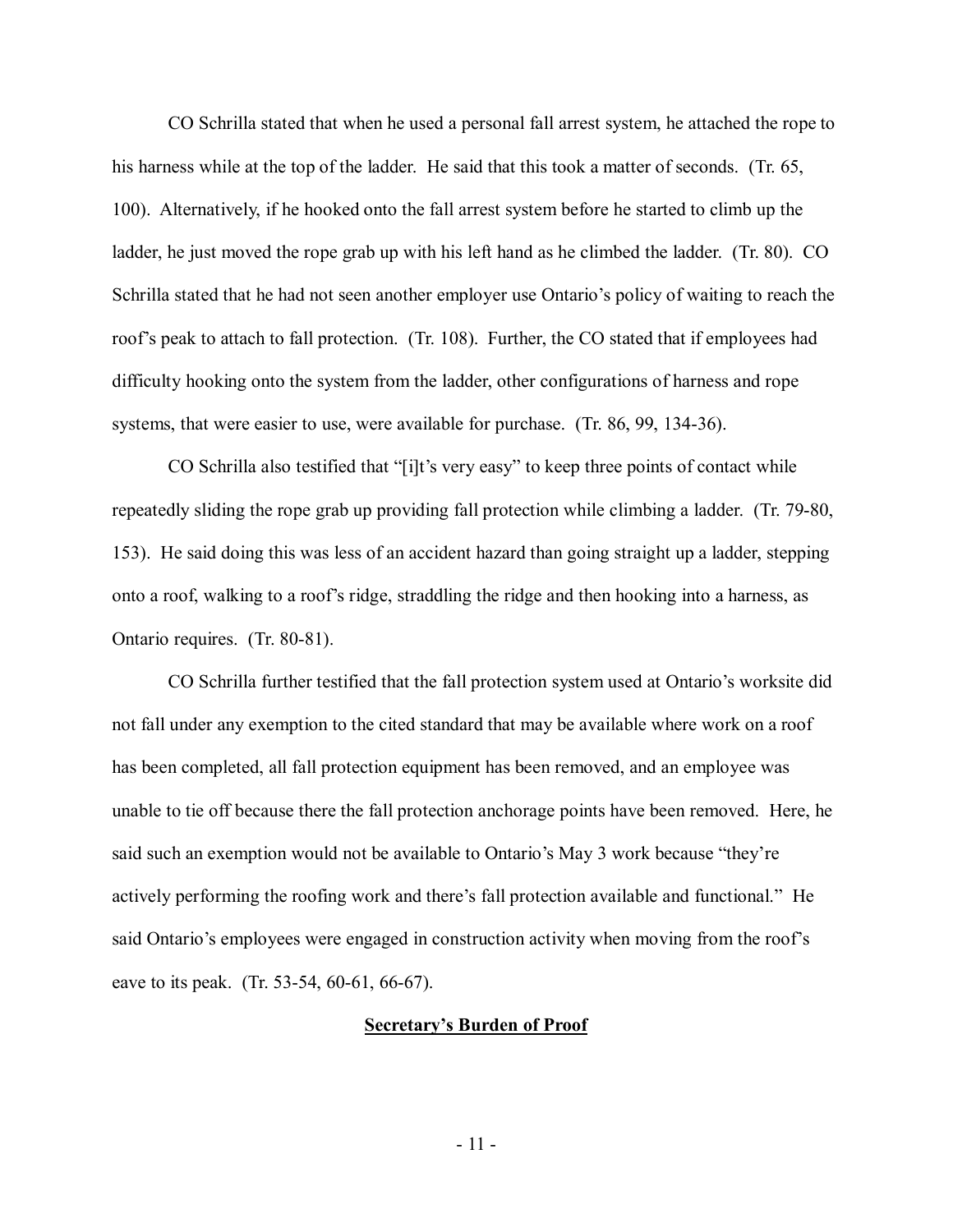To establish a violation of an OSHA standard, the Secretary must prove that: (1) the cited diligence could have known, of the violative condition. *Astra Pharm. Prods*., 9 BNA OSHC 2126, 2129 (No. 78-6247, 1981), *aff 'd,* 681 F.2d 69 (1st Cir. 1982). standard applies; (2) the terms of the standard were violated; (3) one or more employees had access to the cited condition; and (4) the employer knew, or with the exercise of reasonable

## **ANALYSIS**

# **Citation 1, Item 1**

Citation 1, Item 1, alleged a serious violation of 29 C.F.R. § 1926.501(b)(13), which

states:

 construction activities 6 feet (1.8 m) or more above lower levels shall be protected by guardrail systems, safety net system, or personal fall arrest system unless another provision in paragraph (b) of this section provides for an alternative fall infeasible or creates a greater hazard to use these systems, the employer shall paragraph (k) of § 1926.502. (b)(13) *Residential construction*. Each employee engaged in residential protection measure. Exception: When the employer can demonstrate that it is develop and implement a fall protection plan which meets the requirements of

 to implement at least one of the above-listed fall protection systems. Accordingly, Note: There is a presumption that it is feasible and will not create a greater hazard the employer has the burden of establishing that it is appropriate to implement a fall protection plan which complies with  $\S$  1926.502(k) for a particular workplace situation, in lieu of implementing any of those systems.

The Secretary asserts that fall protection was not used at all times when an employee was

on the roof at the beginning and end of each workday. Respondent asserts that while moving

from the roof's eave to the roof's peak, the "inspection" exception to the requirement for fall

protection at 29 C.F.R. § 1926.500(a)(1) applied and employees were not required to use fall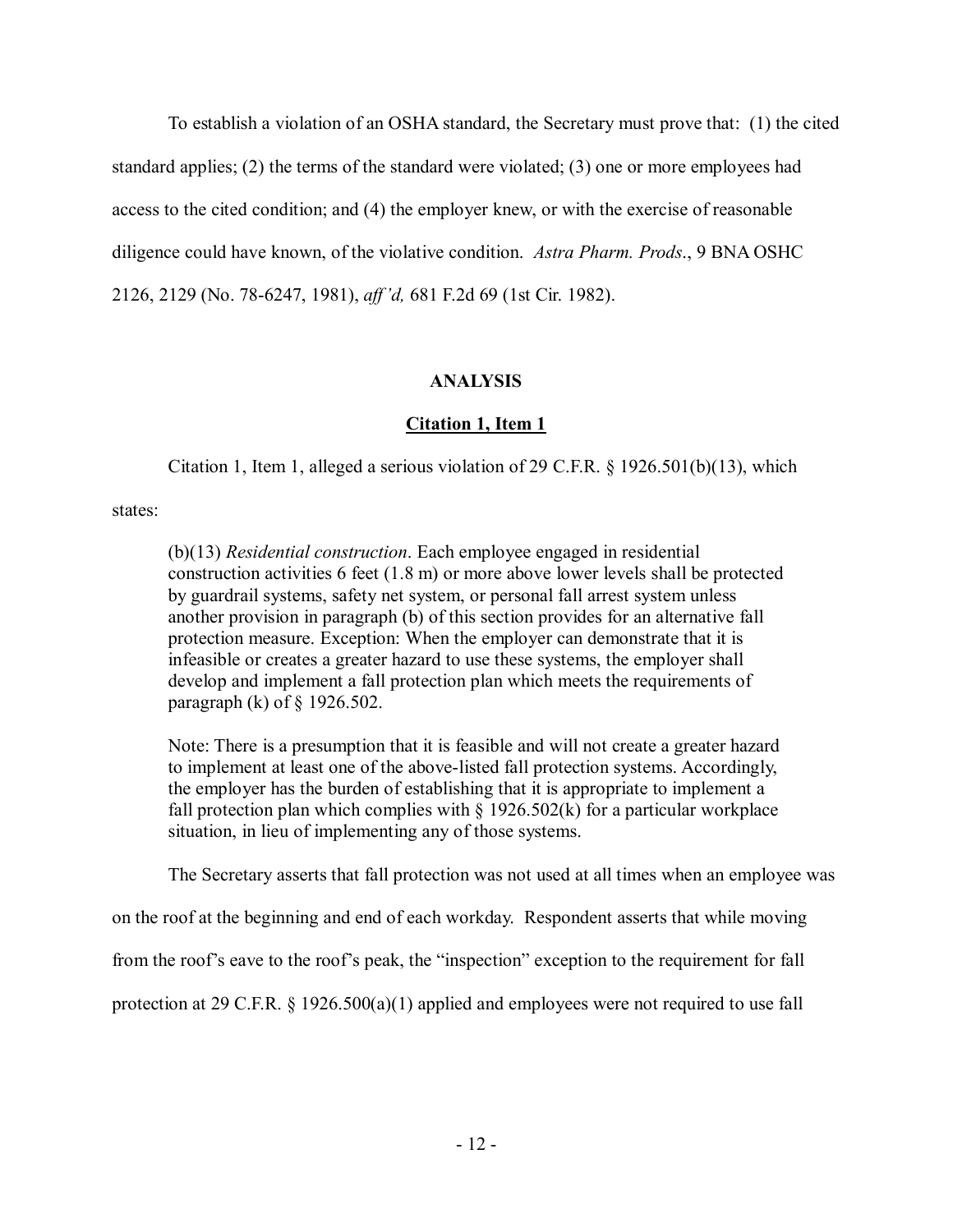protection.<sup>[15](#page-12-0)</sup> Respondent also asserts the affirmative defenses of infeasibility and greater hazard. (Ex. 4 at 4).

## *Applicability & Employee Exposure*

 Employees were working on the roof of a residential structure that was more than 6 feet above the next lower level. (SF 7, 17). The cited standard applies.

 roofing activity while they moved from the eave to the peak of the roof—they engaged in roofing work after tying off to the fall protection system at the peak. (Tr. 127, 131). Respondent also roof's peak and not subject to OSHA's fall protection requirements.<sup>16</sup> (Tr. 157-58). The Court With respect to exposure, Respondent argues that its employees were not engaged in any seems to suggest that its employees were not at work when they moved from the ladder to the rejects Respondent's argument.

 Employee exposure is established where an employee was or could be exposed to the hazard "while in the course of assigned working duties, personal comfort activities while on the job or their normal means of ingress-egress to their assigned workplaces." *Calpine Corp.,* 

 $\overline{a}$ 

<span id="page-12-0"></span><sup>&</sup>lt;sup>15</sup> The scope and application provision of Subpart M, Fall Protection, states:

 (1) This subpart sets forth requirements and criteria for fall protection in construction workplaces covered under 29 CFR part 1926. Exception: The provisions of this subpart do not apply when employees are construction work or after all construction work has been completed. 29 C.F.R.  $\S$  1926.500(a)(1). making an inspection, investigation, or assessment of workplace conditions prior to the actual start of Subpart M is found at 29 C.F.R. §§ 1926.500-503.

<span id="page-12-1"></span> the roof prior to being tied off. (Tr. 159). However, Respondent misconstrues the nature of SF 22 which simply sets forth the agreed-to fact that while moving from eave to peak employees did not wear fall protection and they did not engage in roofing activities prior to being tied off at the peak. The stipulation is not a legal conclusion as to whether employees were required to wear fall protection while crossing to and from the roof's peak at the beginning and end <sup>16</sup> Respondent asserts that, at SF 22, the Secretary has agreed that employees were not at work when moving across of each workday.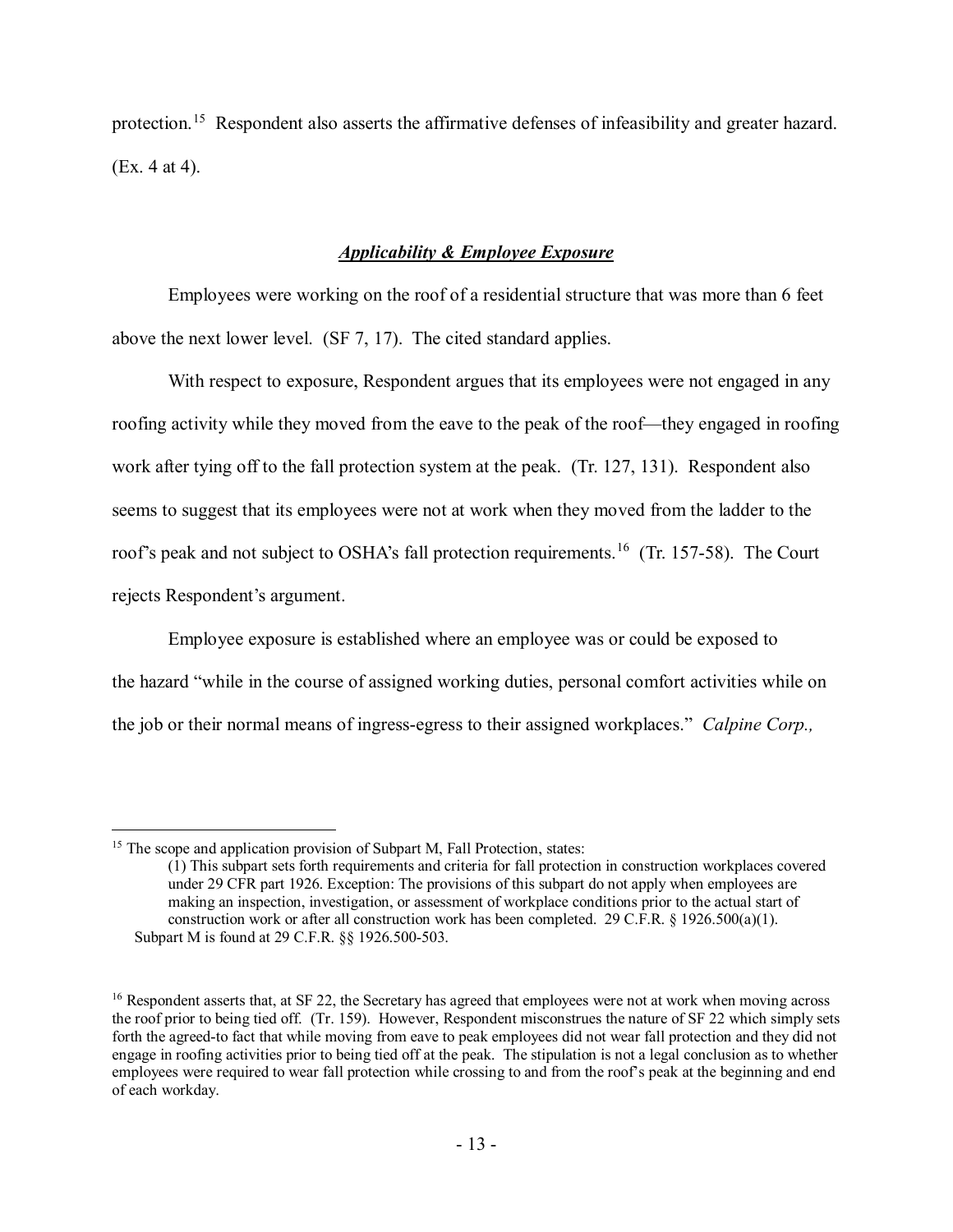27 BNA OSHC 1014, 1016-17 (No. 11-1734, 2018) (citations omitted). Here, it is undisputed that six of Respondent's employees were working on the roof on May  $3.^{17}$  $3.^{17}$  $3.^{17}$  (Ex. 3; SF 9-15).

 worksite where they were exposed to a fall over 6 feet. Exposure is not limited to the time an employees was the entire roof. The roof's peak was simply the starting point for the roofing work.<sup>[18](#page-13-1)</sup> Exposure does not hinge on whether an employee was engaged in a specific roofing activity while crossing the roof. Respondent's argument that employees were not yet at work prior to hooking into the fall arrest system at the roof's peak is rejected. While employees crossed the roof, they were engaged in their assigned work duties, were exposed to a fall from a height over 6 feet, and thus, required to use fall protection. Ontario's employees were subject to fall protection requirements at all locations on the employee was engaged in a specific roofing activity. The assigned workplace for these

 *Roof Side Remodel, Ltd.*, 24 BNA OSHC 1962, 1966 (No. 13-0039, 2013) (ALJ), the court found roofers were exposed to fall hazards in violation of the standard at 29 C.F.R. § 1926.501(b)(13), where the roofers walked to a ladder without using fall protection, which was their normal means roof egress. Because "[i]t is not the activity being performed but the workers' exposure to the fall hazard that requires fall protection," here the six Ontario employees were exposed to falls during their normal routes of ingress and egress each day. *See Stevers Roof Side Remodel, Ltd.*, 24 BNA OSHC at 1966. Furthermore, "even if . . . employees are exposed to a hazardous *Eng'g & Constr. Co.*, 15 BNA OSHC 2052, 2056 (No. 90-2873, 1992). It took Ontario's Exposure is not neutralized when employees are in the ingress-egress area. In *Stevers*  condition only briefly, brief duration does not negate the violation or its seriousness." *Flint* 

<span id="page-13-0"></span><sup>&</sup>lt;sup>17</sup> The employees were Messrs. Zuhlke, Jenks, Griffin, Smith, Wisecup, and [redacted]. (Ex. 3 at 2-3).

<span id="page-13-1"></span> $18$  Even if the assigned workplace was limited to the roof's peak, the path to the peak was the ingress-egress area to the roof's peak where employees were also exposed to the hazard.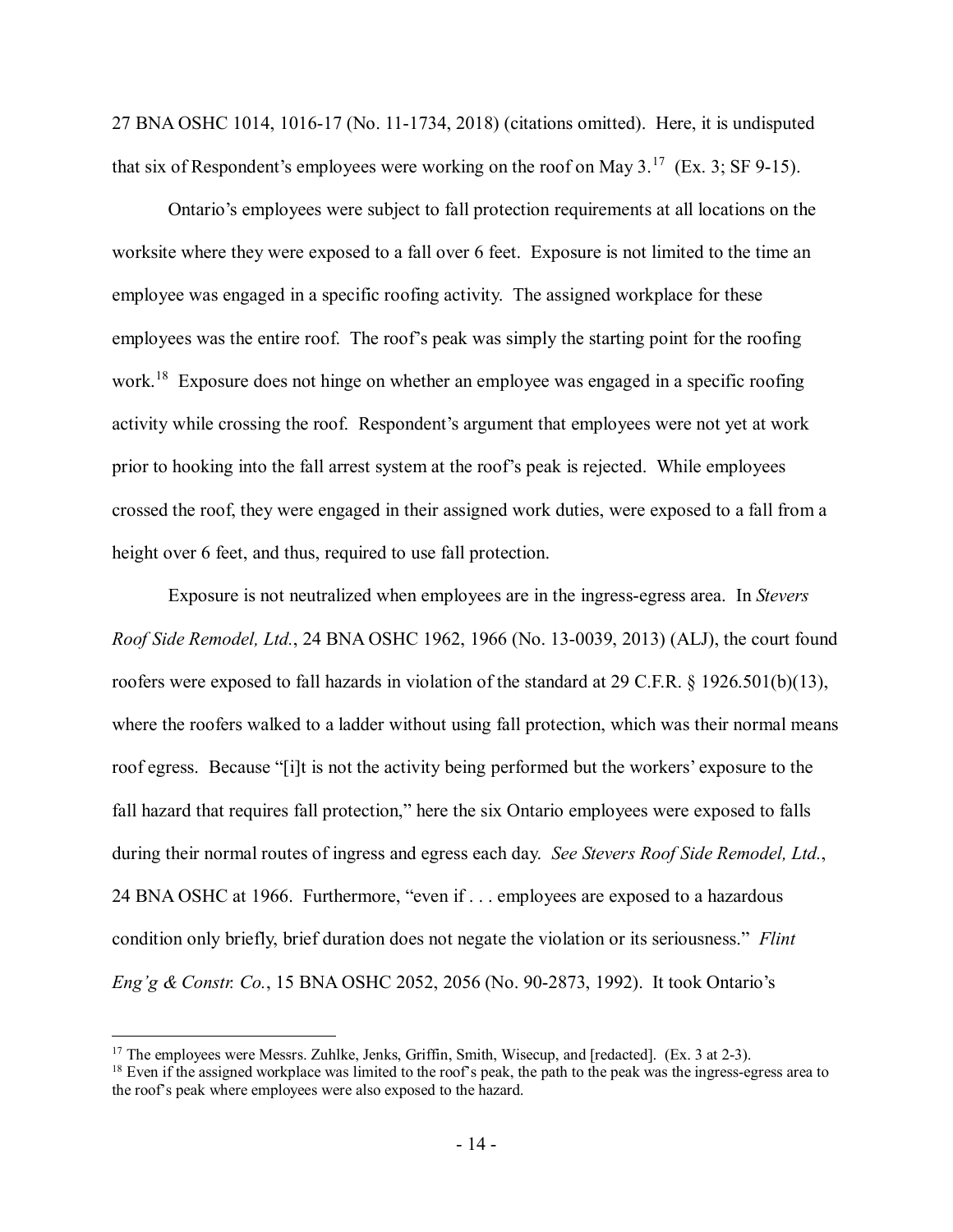employees approximately one minute to climb up from the eave to the peak and approximately for an employee to lose his footing and fall pointedly illustrates the rationale behind the Commission's refusal to negate a violation because of the brevity of employee exposure. *Id.*  one minute to climb down from the peak to the eave each workday. That it takes only a second

 The Court finds all six employees were exposed to the cited hazard on May 3. (Ex. 3 at 2-3).

#### *Knowledge*

 diligence could have known, of the violative condition. *Revoli Constr. Co.*, 19 BNA OSHC 1682, 1684 (No. 00-0315, 2001). The employer's knowledge is directed to the physical condition that constitutes a violation. *Phoenix Roofing, Inc.*, 17 BNA OSHC 1076, 1079-1080 (No. 90-2148, 1995) *aff 'd*, 79 F.3d 1146 (5th Cir. 1996). It is not necessary to show the employer knew or understood the condition was hazardous. *Id.* Knowledge is imputed through The Secretary must prove the employer either knew, or with the exercise of reasonable an employer's management and supervisory employees. *See Calpine Corp.,* 27 BNA OSHC at 1018.

 of the day without the use of fall protection. (Tr. 32, 126-27). He knew employees left the ropes for attachment coiled at the roof peak at the end of each day. (Tr. 29). Foreman Zuhlke also hooked up to anything at the start of each morning's work. Foreman Zuhlke, himself, engaged in the practice. (Tr. 102-06; Ex. 3). Further, both parties stipulated that Ontario had knowledge its employees were not connected to a fall arrest system when ascending and descending the roof at Mr. Davis instructed his employees to walk to and from the roof peak at the start and end knew Ontario's employees were going from the top of the ladder to the peak without being

- 15 -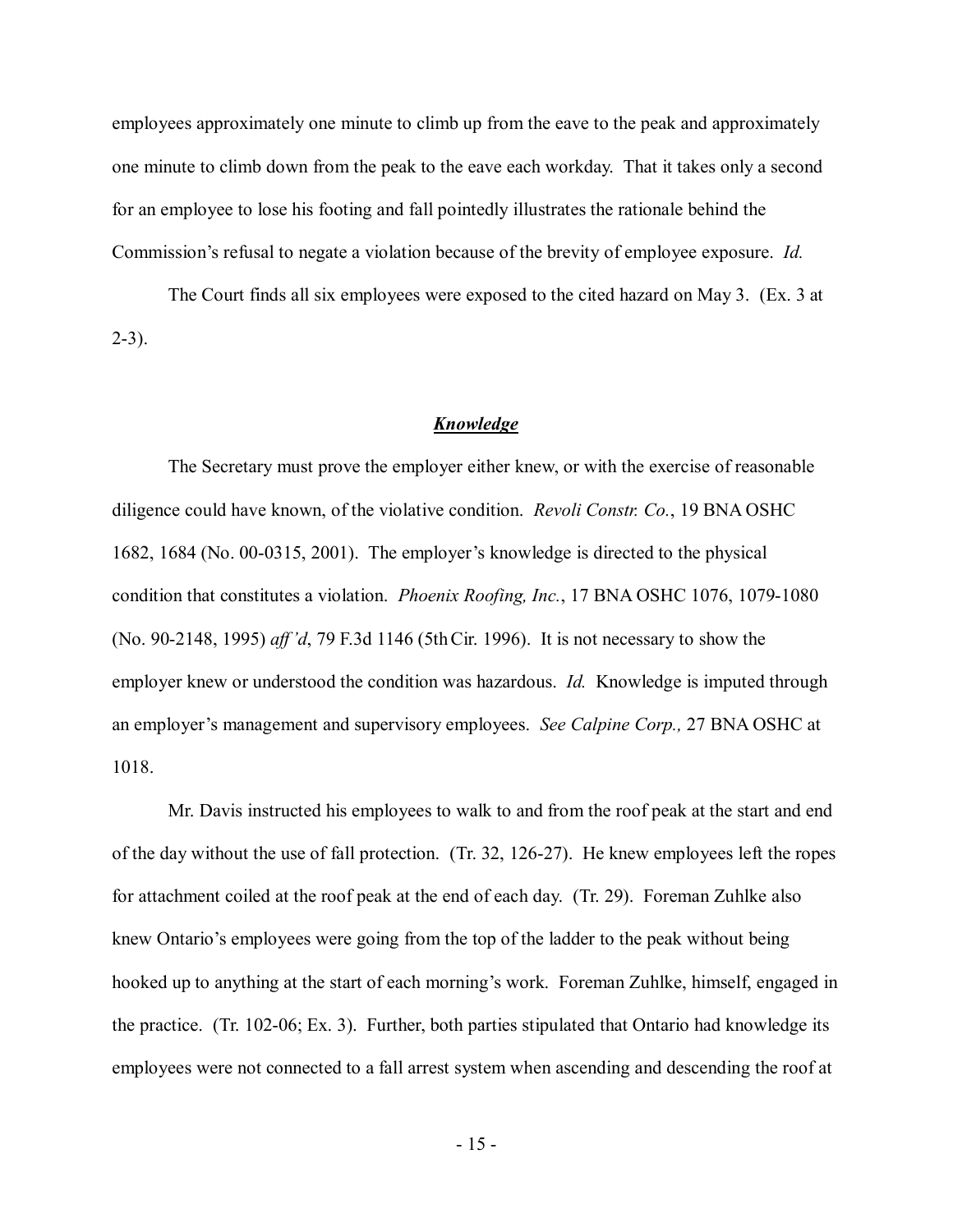the beginning and end of the work shift. (SF 22-25). Knowledge is established through CEO while crossing the roof to begin and end the work shift.<sup>[19](#page-15-0)</sup> Davis's and Foreman Zuhlke's actual knowledge that employees did not use any fall protection

### *Violation of the Cited Standard*

 The standard requires the use of fall protection when an employee is six feet above the next lower level. There was no guardrail or safety net system in use at this worksite. (SF 19-20). Here, Ontario's selected fall protection method was a personal fall arrest system for each employee. (SF 21). However, at least twice a day Ontario's employees did not use their personal fall arrest systems. Both parties agreed that when moving from eave to peak at the start and end of the work shift, employees had not used their fall arrest systems. (SF 22-24). The Court finds that Respondent was not in compliance with the standard's requirement to use fall protection on the roof and thus violated the cited standard.

 Even so, Respondent asserts it was not required to comply with the standard's fall exemption from fall protection use. Secondly, Respondent asserts it qualified for the exception provided within the cited standard of 29 C.F.R. § 1926.501(b)(13). Finally, Respondent asserts protection requirements. First, Respondent asserts it qualified for 29 C.F.R. § 1926.500(a)(1)'s the affirmative defenses of greater hazard and infeasibility.

*29 C.F.R. § 1926.500(a)(1)'s fall protection exemption for inspection, investigation or assessment* 

29 C.F.R. § 1926.500(a)(1) states:

<span id="page-15-0"></span><sup>&</sup>lt;sup>19</sup> See Elite Builders, Inc., 26 BNA OSHC 2038 (No. 15-1645, 2017) (consolidated) (ALJ), where, as here, "Bratetic [owner] told [the CO] that he was fully aware of the fact that his employees were working on the roof without fall protection and provided reasons as to why", and an Administrative Law Judge concluded that the Respondent, "through its principal, had actual knowledge of the violative conditions." *Id.* at 2045. A foreman's actual knowledge can also be imputed to the employer. *Wayne J. Griffin Elec., Inc.*, 26 BNA OSHC 1786, 1796 (No. 15-0858, 2017) (ALJ) (citing *N & N Contractors, Inc.*, 18 BNA OSHC 2121, 2123 (No. 96-0606, 2000), *aff'd*, 255 F.3d 122 (4th Cir. 2001)).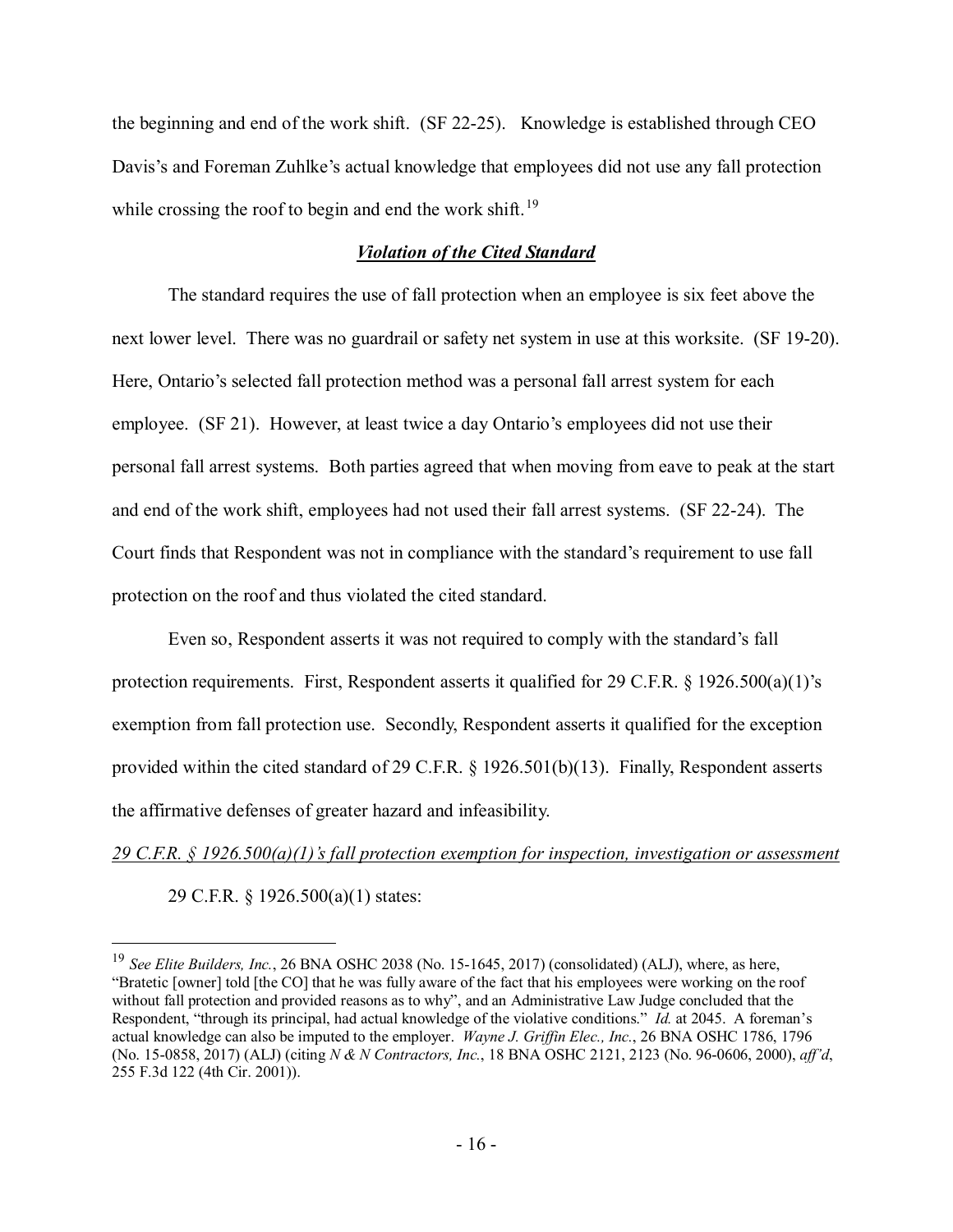construction work or after all construction work has been completed. (a)(1) This subpart sets forth requirements and criteria for fall protection in construction workplaces covered under 29 CFR part 1926. Exception: The provisions of this subpart do not apply when employees are making an inspection, investigation, or assessment of workplace conditions prior to the actual start of

 construction work or after all construction work has been completed. Respondent argues it qualified for this exception because its employees were engaged in an "inspection" activity that occurred prior to the beginning and after the completion of construction work. For the reasons set forth below, the Court rejects this argument.

 show the exception applies. *Kaspar Wire Works, Inc.*, 18 BNA OSHC 2178, 2194 (No. 90-2775, 2000), *aff'd*, 268 F.3d 1123 (D.C. Cir. 2001). Further, Commission precedent requires that 1288-89 (No. 99-0849, 2003) (citations omitted). The Court finds that Ontario failed to show the As the party seeking the benefit of an exception to a standard, Ontario has the burden to "exceptions are to be narrowly construed." *Brooks Well Servicing Inc.*, 20 BNA OSHC 1286, exception at 29 C.F.R.  $\S$  1926.500(a)(1) applies at its worksite.

 OSHA's construction fall protection standards were updated through rulemaking that became effective February 6, 1995. *Safety Standards for Fall Protection in the Construction*  standard is the most authoritative evidence of the meaning of the standard." *Superior Rigging & Erecting Co*., 18 BNA OSHC 2089, 2091 (No. 96-0126, 2000). *Industry, Final Rule Preamble,* 59 FR 40672 (Aug. 9, 1994) (*Preamble*). "[T]he preamble to a

The preamble stated the purpose of the exception at  $1926.500(a)(1)$  as follows.

employer establishes that employees are *only inspecting, investigating, or assessing workplace conditions prior to the actual start of the work or after work has been completed*. OSHA has set this exception because employees engaged in short durations, if at all, since they most likely would be able to accomplish their Paragraph  $(a)(1)$ ... states that the provisions of subpart M do not apply when the inspecting, investigating and assessing workplace conditions before the actual work begins or after work has been completed are exposed to fall hazards for very work without going near the danger zone. Also, the Agency's experience is that such individuals who are not continually or routinely exposed to fall hazards tend to be very focused on their footing, ever alert and aware of the hazards associated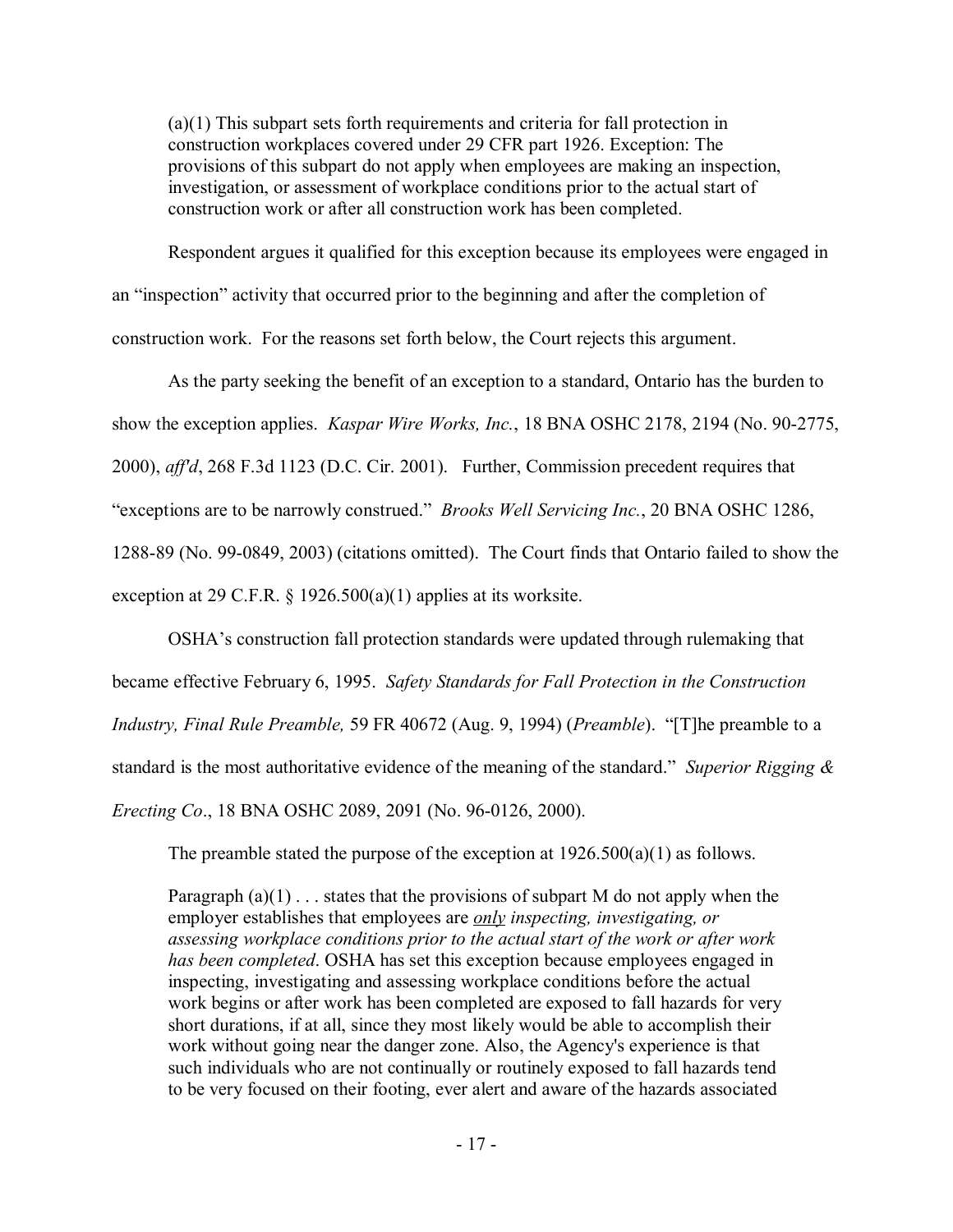Agency believes, to require the installation of fall protection systems either prior demonstrable benefits. with falling. These practical considerations would make it unreasonable, the to the start of construction work or after such work has been completed. Such requirements would impose an unreasonable burden on employers without

(emphasis added). *Preamble,* 59 FR at 40675.

The preamble emphasized the exemption was limited, in that it only applied for a

particular activity (inspecting, investigating, or assessing) performed at a particular time (before

the actual work begins or after work has been completed). In response to public comments,

OSHA also explained—

 workplace conditions prior to the actual start of work or after the work has been such an inspection, guardrails, body belts, body harnesses, safety nets, or other  safety systems would not be required. However, *if inspections are made while*  subpart M. The intent of the provision is also to recognize that after all work has been completed, and workers have left the area, there may be a need for building situations, all fall protection equipment, such as perimeter guardrail systems, may second time for inspectors, because the Agency recognizes it would be unreasonably burdensome to require the reinstallation of fall protection equipment OSHA has decided . . . to make it clear that *the exclusion only applies* when the employer establishes that employees are inspecting, investigating, or assessing completed. It was OSHA's intent when it proposed this provision that the exclusion would *only apply at the two times stated above*, not during the period when construction work is being performed. As explained in the preamble to the proposed rule, the exception would apply where an employee goes onto a roof in need of repair to inspect the roof and to estimate what work is needed. During *construction operations are underway*, *all employees who are exposed to fall hazards while performing these inspections must be protected* as required by inspectors, owners, etc. to inspect the work. OSHA recognizes that in these have been removed. OSHA is not requiring the installation of the systems for a after all the work has been completed.

(emphasis added). *Preamble,* 59 FR at 40675.

 applied. The premise for the "inspection" exemption is the practical issue of whether a fall protection system would be in place prior to the beginning of construction work or after the construction work had been completed. During the construction project, fall protection systems This preamble excerpt demonstrates that OSHA intended the exemption to be narrowly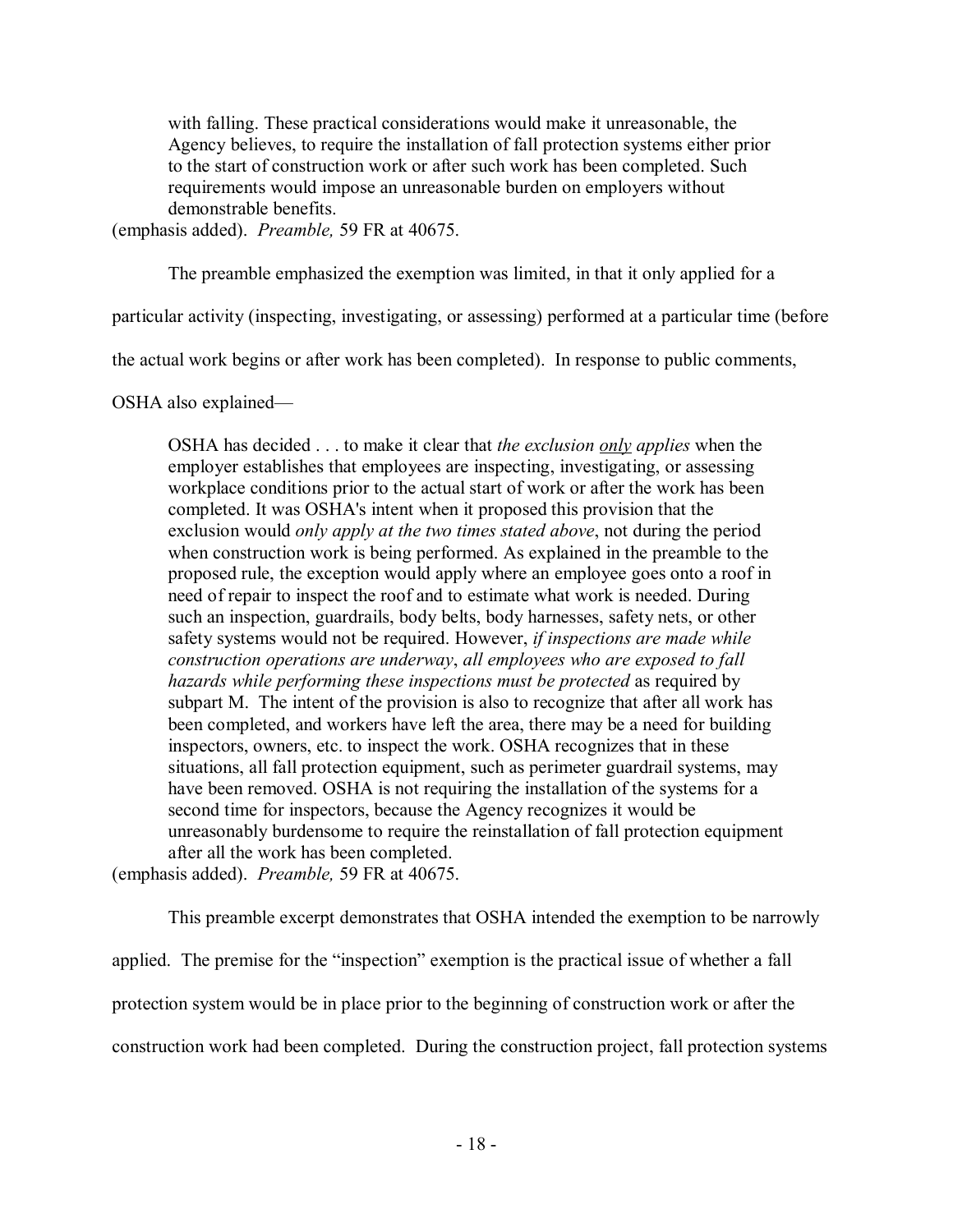are in place. Therefore, the exemption does not apply during the construction project itself; it applies at two discrete times—just before and after the construction process. applies at two discrete times—just before and after the construction process. Here, Respondent asserts that when employees entered and exited the roof during each

 day's work shift, it qualified for this exemption. The plain language of the standard and the preamble explanation do not support Respondent's assertion. Both state the exemption is limited to two discrete times outside the construction project and does not apply on a daily basis during the construction project. The preamble clarified that "while construction operations are underway, all employees who are exposed to fall hazards . . . must be protected." *Id.* 

 Here, the construction project was the re-roofing of a residential home. Ontario had neither started nor completed the construction project on May 3. Ontario employees had been engaged in roofing work for at least four days. Employee exposure on May 3 occurred while construction operations were underway. Thus, the timing of the employees' exposure does not fall within the confines of the exemption.

 shift is not the type of activity included within the fall protection exemption. The preamble makes clear the exemption was premised on the fact that fall protection equipment was not in construction was completed. Here, the fall arrest system, including the necessary anchorage points, was already in place when employees started work on May 3. (Tr. 118). Thus, inspection of the fall protection anchorage points installed on the roof a few days before would not be an activity included in the exemption. Respondent also asserts employees were engaged in the type of activity that qualified for the exemption when they inspected the anchorage points each morning as they hooked onto the fall arrest system. Inspecting fall protection equipment at the beginning or end of each work place either because it had not yet been installed or had already been removed after the

- 19 -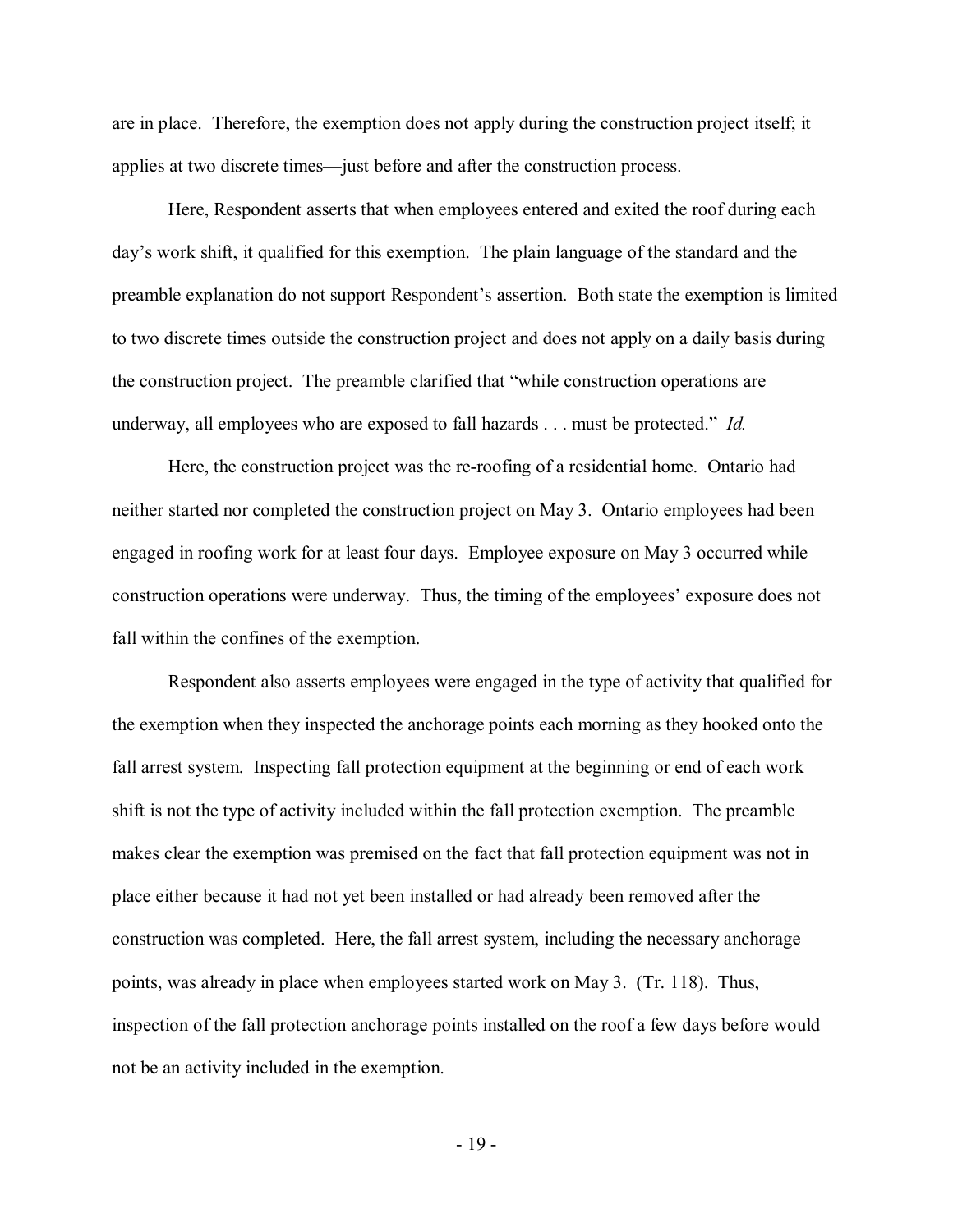inspect anchorage points. He stated that "the sole reason that they are getting on the roof is to tie off." (Tr. 158). By his own words, Mr. Davis indicated employees were not engaged in Additionally, Mr. Davis acknowledged employees were not primarily on the roof to assessing, investigating, or inspecting work during the time they crossed the roof from the eave to peak. Being unprotected for the sole purpose of crossing the roof to the anchorage point is not an activity included within the exemption.

 Respondent's employees were not engaged in an activity that fell within the confines of the standard's exception. Nor did the activity fall within the two discrete times that would qualify for the exception. According to both the preamble and text of the standard, the exception at 29 C.F.R.  $\S$  1926.500(a)(1) does not apply here.

assertion the exception at 29 C.F.R.  $\S$  1926.500(a)(1) applied. (Exs. A-B). The Court finds neither letter supports Respondent's assertion. Respondent also asserts that two OSHA interpretation letters, Exhibits A-B, support its

 In a March 2, 2010 letter at Exhibit A, OSHA set forth an interpretation of 29 C.F.R. §  $1926.500(a)(1)$  based on a hypothetical work scenario. In the scenario, prior to the start of construction, an engineer would be inspecting a roof for a three-hour period during which the engineer would be near, and leaning over, the edge of a roof that was 40 feet above the next lower level. (Ex. A). OSHA stated that the inspection exemption at 29 C.F.R. § 1926.500(a)(1) presumed that an inspector would *not* be working so close to the unprotected side or edge of a roof. (Ex. A). OSHA concluded that in this work scenario, the exception would not apply inspector working near the roof's edge for three hours. *Id.* OSHA stated that in situations that kept "employees in close proximity to a fall hazard" the exemption would not apply. *Id.* The because the intent behind the standard's exception for inspection work was not consistent with an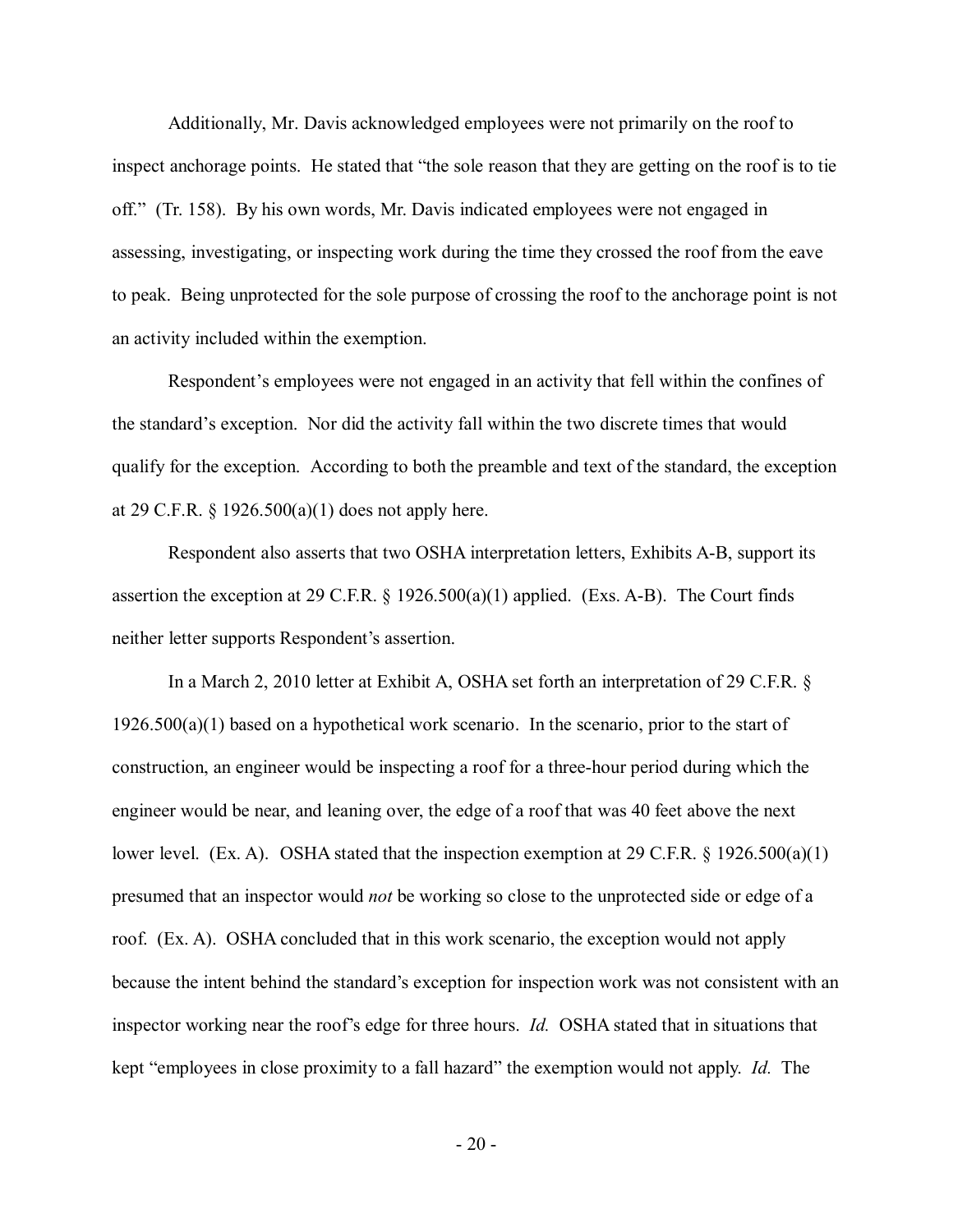OSHA letter at Exhibit A demonstrates that even in a scenario where the activity is limited to a pre-construction inspection, the fall protection exemption will not always apply. Depending on the circumstances, fall protection may still be required for an employee, even when it is an inspection only activity. *Id.* 

 to the start of construction. Instead, Ontario's employees were engaged in roofing work during an ongoing construction project. The scenario in Exhibit A is not informative to Ontario's Exhibit A is not comparable to the facts at issue here. At Ontario's worksite, the employees were not engineers, were not engaged in roof inspections, and the work was not prior worksite.

 OSHA's March 12, 2004 letter at Exhibit B also provided an interpretation of the exception at 29 C.F.R. § 1926.500(a)(1). In this hypothetical work scenario, employees were inspecting a roof to determine whether repairs were needed. (Ex. B). If a needed repair took less time than the installation of fall protection, the employees would make the repair during the inspection process. *Id.* 

 OSHA stated that pre-work inspection of the roof generally qualified for the fall protection exemption. *Id.* However, if repairs were made while the employees were inspecting the roof, the exemption no longer applied and fall protection equipment was required. *Id.*  OSHA cited to preamble text that stated "[I]f inspections are made while construction operations be protected as required by Subpart M." *Id.* Thus, when the scope of the work went beyond are underway, all employees who are exposed to fall hazards while performing inspections must inspection and included repair work (construction) the exemption no longer applied.

- 21 -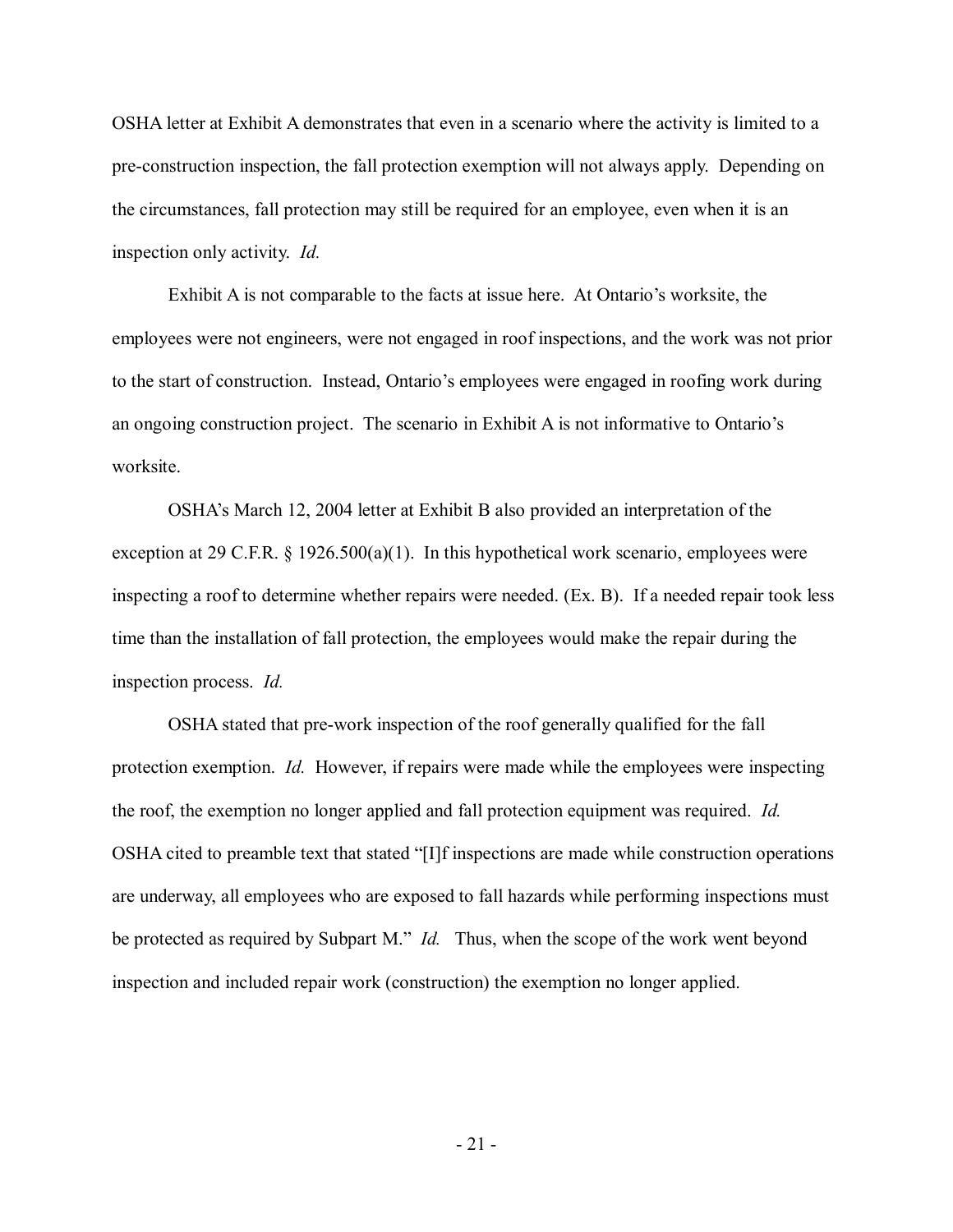The letter at Exhibit B demonstrates that even where the primary activity is inspection,  any construction activity negates the exemption. *Id.* Making repairs to the roof changes the nature of the work and fall protection must be used. *Id.* 

 At Ontario's worksite here, the primary activity was roofing work. Any inspection of equipment was secondary to the construction work. Further, as Ontario's employees traversed assertion that it qualified for the exception at 29 C.F.R.  $\S$  1926.500(a)(1). Rather, Exhibit B reiterates that the work at Respondent's worksite on May 3 required the use of fall protection and the roof, they were not engaged in inspection work. Exhibit B does not support Respondent's did not qualify for an exemption.

 As both Exhibits A and B demonstrate, the exception within 29 C.F.R. § 1926.500(a)(1) construction. Exhibit A provided an example of a work scenario where inspection-only activity would not qualify for the exemption. Exhibit B provided an example where even when was promulgated for a narrow exemption from Subpart M's requirement for fall protection in inspection was the primary activity, small roofing repairs nullified the exemption.

 OSHA's interpretations at Exhibits A and B do not support Respondent's position that it qualified for the fall protection exemption. Based on these two letters, the preamble, and the exception at 29 C.F.R. § 1926.500(a)(1). plain text of the cited standard, the Court concludes the Respondent does not qualify for the

### Exception for an alternate fall protection plan that complies with § 1926.502(k)

The cited standard, 29 C.F.R. § 1926.501(b)(13), allows an employer to implement an alternate fall protection plan if the employer can demonstrate it was either infeasible<sup>[20](#page-21-0)</sup> or a

<span id="page-21-0"></span>impossible to use any one of these systems to provide fall protection." 29 C.F.R. § 1926.500(b).<br> $-22$  - $20$  "Infeasible means that it is impossible to perform the construction work using a conventional fall protection system (i.e., guardrail system, safety net system, or personal fall arrest system) or that it is technologically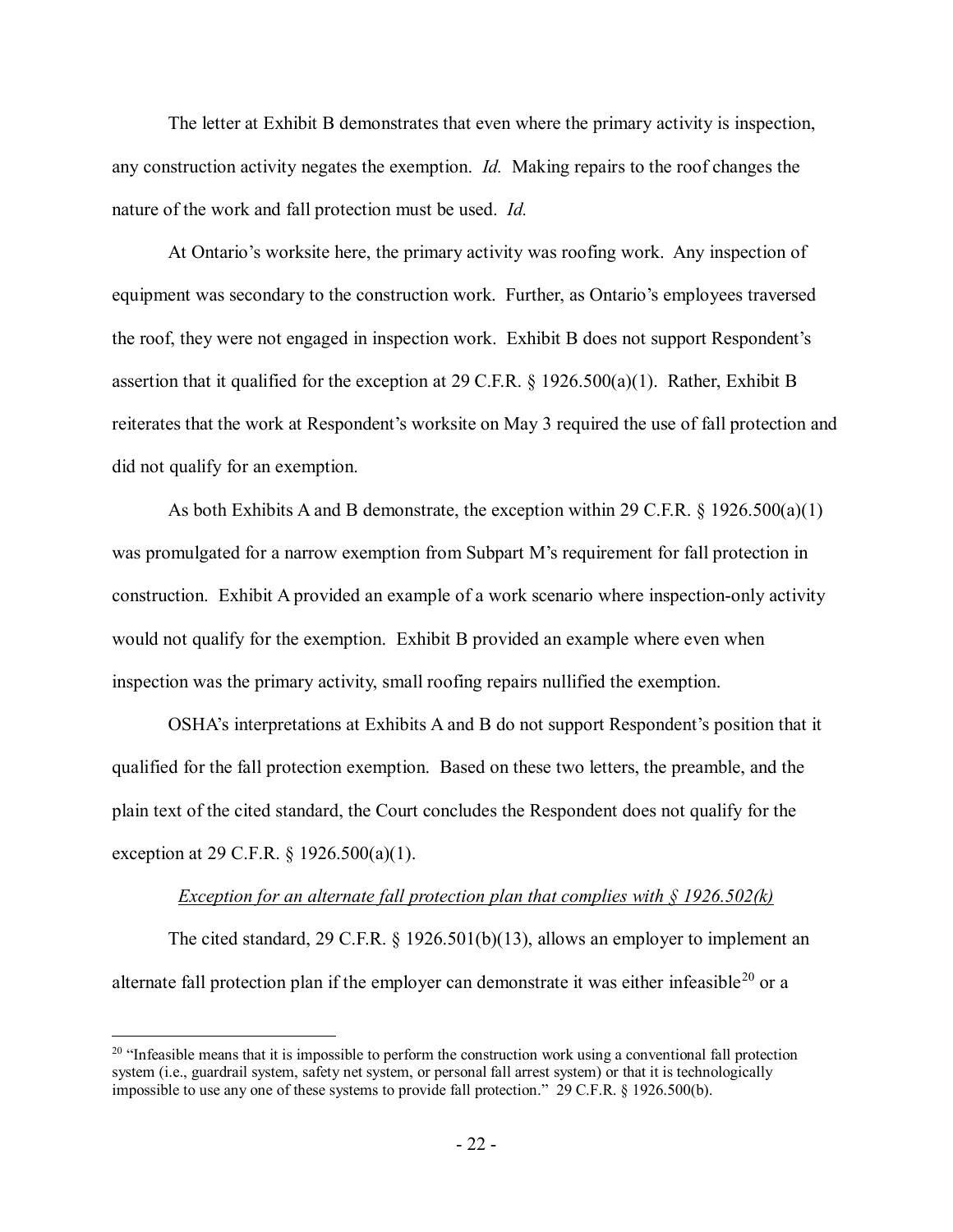greater hazard to implement one of the conventional fall protection systems (guardrails, safety

net, or personal fall arrest) required by the standard. 29 C.F.R § 1926.501(b)(13). The alternate

plan must satisfy ten requirements set forth at 29 C.F.R. § 1926.502(k). [21](#page-22-0) *Id.* 

Ontario's only evidence of a possible alternate fall protection plan was a description of

the work procedure provided by Mr. Davis.

 When they step off the ladder, they are instructed by company policy to go straight to the ridge, straddle the ridge, and hook into their safety harness system. There is no work commencing . . . . [t]hey are not pounding a nail. They are not pulling a shingle. They are performing no trade whatsoever pertaining to roofing until they are all clipped in safely per our company policy.

<span id="page-22-0"></span><sup>-</sup><sup>21</sup> The standard states:

 equipment. The fall protection plan must conform to the following provisions. (k) Fall protection plan. This option is available only to employees engaged in leading edge work, precast concrete erection work, or residential construction work (See  $\S$  1926.501(b)(2), (b)(12), and (b)(13)) who can demonstrate that it is infeasible or it creates a greater hazard to use conventional fall protection

 where the leading edge work, precast concrete work, or residential construction work is being performed (1) The fall protection plan shall be prepared by a qualified person and developed specifically for the site and the plan must be maintained up to date.

 (2) Any changes to the fall protection plan shall be approved by a qualified person.

<sup>(3)</sup> A copy of the fall protection plan with all approved changes shall be maintained at the job site.

<sup>(4)</sup> The implementation of the fall protection plan shall be under the supervision of a competent person.

 would create a greater hazard. (5) The fall protection plan shall document the reasons why the use of conventional fall protection systems (guardrail systems, personal fall arrest systems, or safety nets systems) are infeasible or why their use

 (6) The fall protection plan shall include a written discussion of other measures that will be taken to reduce or eliminate the fall hazard for workers who cannot be provided with protection from the conventional fall protection systems. For example, the employer shall discuss the extent to which scaffolds, ladders, or vehicle mounted work platforms can be used to provide a safer working surface and thereby reduce the hazard of falling.

 (7) The fall protection plan shall identify each location where conventional fall protection methods cannot be used. These locations shall then be classified as controlled access zones and the employer must comply with the criteria in paragraph (g) of this section.

<sup>(8)</sup> Where no other alternative measure has been implemented, the employer shall implement a safety monitoring system in conformance with § 1926.502(h).

<sup>(9)</sup> The fall protection plan must include a statement which provides the name or other method of identification for each employee who is designated to work in controlled access zones. No other employees may enter controlled access zones.

 (10) In the event an employee falls, or some other related, serious incident occurs, (e.g., a near miss) the employer shall investigate the circumstances of the fall or other incident to determine if the fall protection plan needs to be changed (e.g. new practices, procedures, or training) and shall implement those changes to prevent similar types of falls or incidents. 29 C.F.R. § 1926.502(k).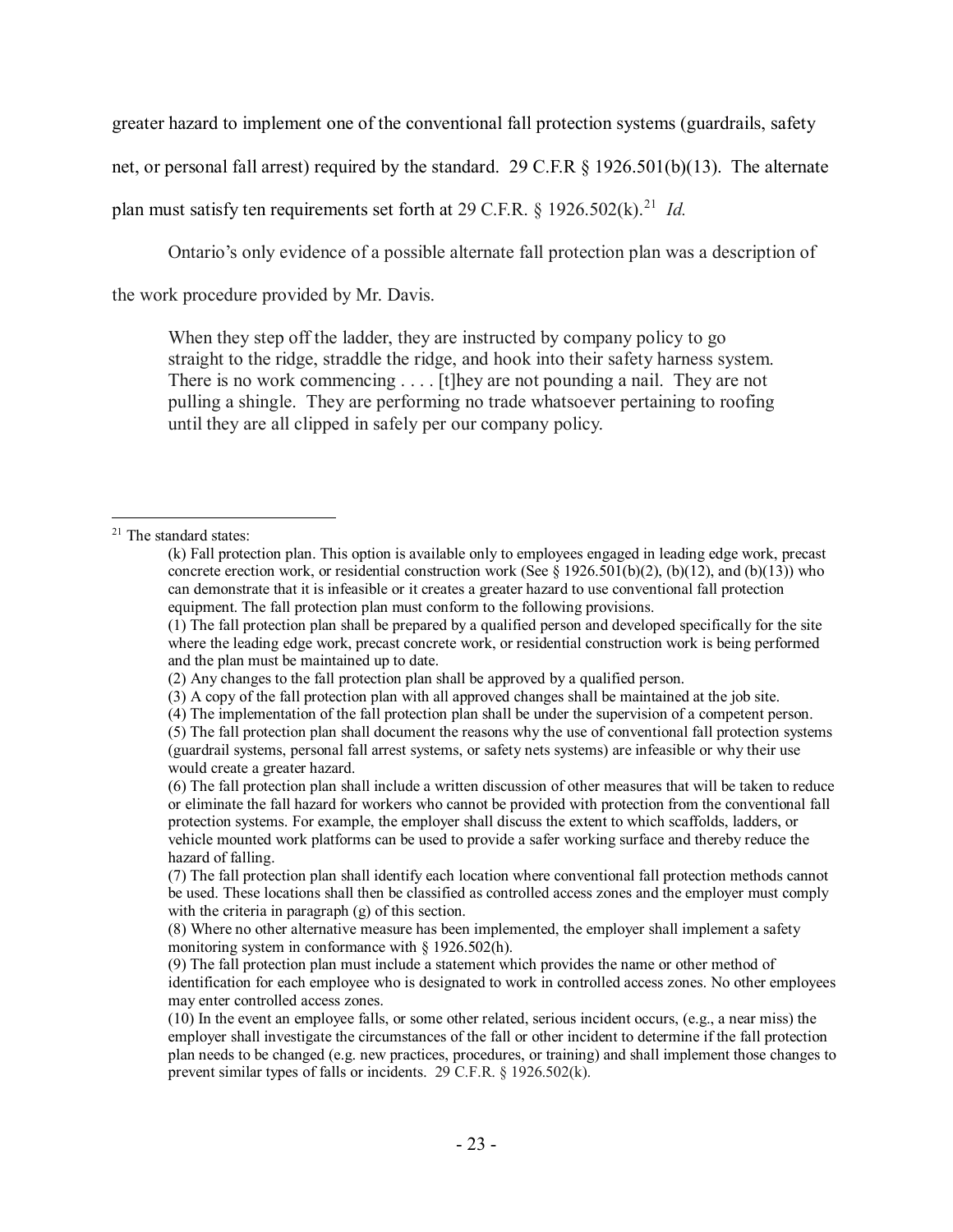(Tr. 131). Ontario's work procedure does not satisfy the requirements for an alternate fall protection plan set forth at 29 C.F.R. § 1926.502(k). Because Ontario did not have an for the exception at 29 C.F.R. § 1926.501(b)(13). alternate plan that meets the requirements of 29 C.F.R.  $\S$  1926.502(k), it does not qualify

#### *Affirmative Defenses – Greater Hazard and Infeasibility*

 Respondent also sets forth arguments that implicate the affirmative defenses of greater hazard and infeasibility. Respondent bears the burden of proof for these defenses. *See Briones Util. Co.*, 26 BNA OSHC 1218, 1220 (No. 10-1372, 2016).

 attach the rope to the D-ring on the back of an employee's personal fall arrest harness. (Tr. 156- 57). When an employee is on a ladder, the employee must keep at least one hand on the ladder to maintain safety. Ontario argues that if an employee is on the ladder and using both hands to moving across the roof without fall protection twice a day. (Tr. 156-57). With respect to greater hazard, Respondent asserts an employee needs two hands to connect to the D-ring, he is more likely to fall. Respondent asserts this hazard is greater than

 Respondent to show: (1) the hazards created by complying with the standard are greater than those of noncompliance; (2) other methods of protecting its employees from the hazards are not available; and (3) a variance is not available or is inappropriate. *Walker Towing Corp.*, 14 BNA test to establish the defense. *See Dole v. Williams Enters., Inc.*, 876 F.2d 186, 188 (D.C. Cir. 1989) (citations omitted). When an employer does not explain why it did not apply for a of the test. *Altor, Inc.*, 23 BNA OSHC 1458, 1470 (No. 99-0958, 2011) (citations omitted) To prove the affirmative defense of greater hazard, the Commission requires a OSHC 2072, 2078 (No. 87-1359, 1991). Respondent must prove each element of this three-part variance, the greater hazard defense fails and there is no need to address the other two elements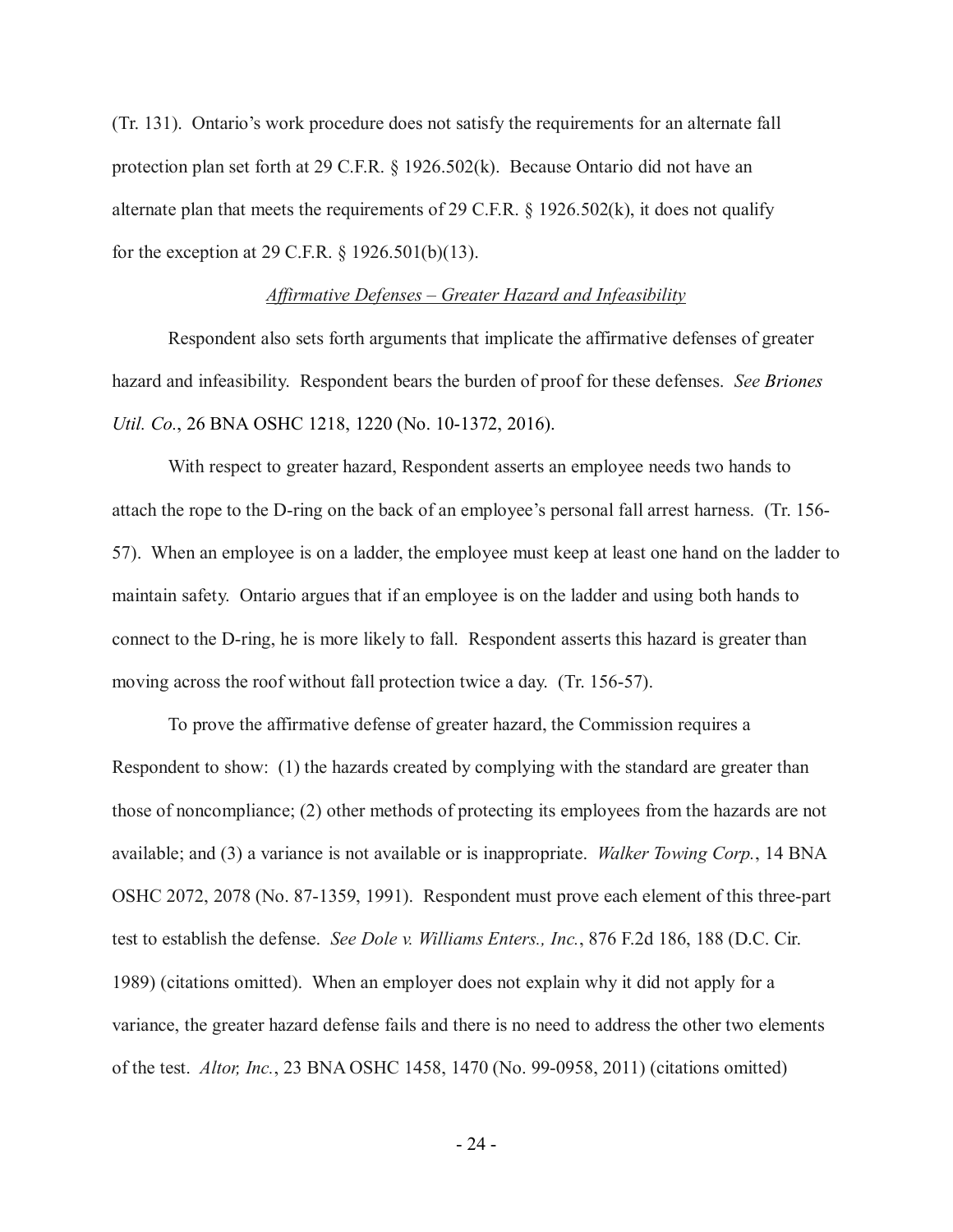*aff'd*, 498 F. App'x. 145 (3d Cir. 2012) (unpublished).

 Because there is no proof for this element, the Court finds the affirmative defense of greater hazard fails. Here, Respondent presented no evidence of whether it had applied for a variance.

 To prove the affirmative defense of infeasibility, an employer must show that: (1) literal measure was used or there was no alternative measure available. *Otis Elevator Co.*, 24 BNA OSHC 1081, 1087 (No. 09-1278, 2013), *aff'd*, 762 F.3d 116 (D.C. Cir. 2014). Infeasibility can compliance with the terms of the cited standard was infeasible; and (2) an alternative protective be either economic or technological. *See V.I.P. Structures, Inc.*, 16 BNA OSHC 1873, 1874 (No. 91-1167, 1994).

 protection connected because it is difficult to adjust the rope grab and maintain the necessary required to use fall protection while climbing a ladder unless traversing more than 23 feet.<sup>[22](#page-24-0)</sup> (Tr. With respect to the first element, Respondent has not proved that literal compliance with the cited standard was infeasible. Respondent asserts that it is difficult to climb a ladder with fall three points of contact on the ladder. However, as pointed out by the CO, employees are not 97, 151). Thus, Respondent's argument is moot.

 Respondent also asserts it is infeasible to hook the rope to the D-ring on the fall arrest harness and maintain three points of contact on the ladder. (Tr. 69-70, 156-57). At the hearing, Mr. Davis used a single component of a personal fall arrest lanyard system—the rope, one end of which would attach to an anchorage point on the roof and the other end which would attach to the D-ring on the back of a fall arrest harness—as a demonstrative exhibit. A photograph of the

-

<span id="page-24-0"></span> $22$  Respondent asserted it was too difficult to be tied off while climbing the ladder; however, CO Schrilla explained OSHA does not require fall protection while climbing the ladder to reach the roof. Further, the Secretary did not allege that employees are required to use fall protection on the ladder. Thus, Respondent's assertions related to fall protection while climbing the ladder from the ground to the roof are moot.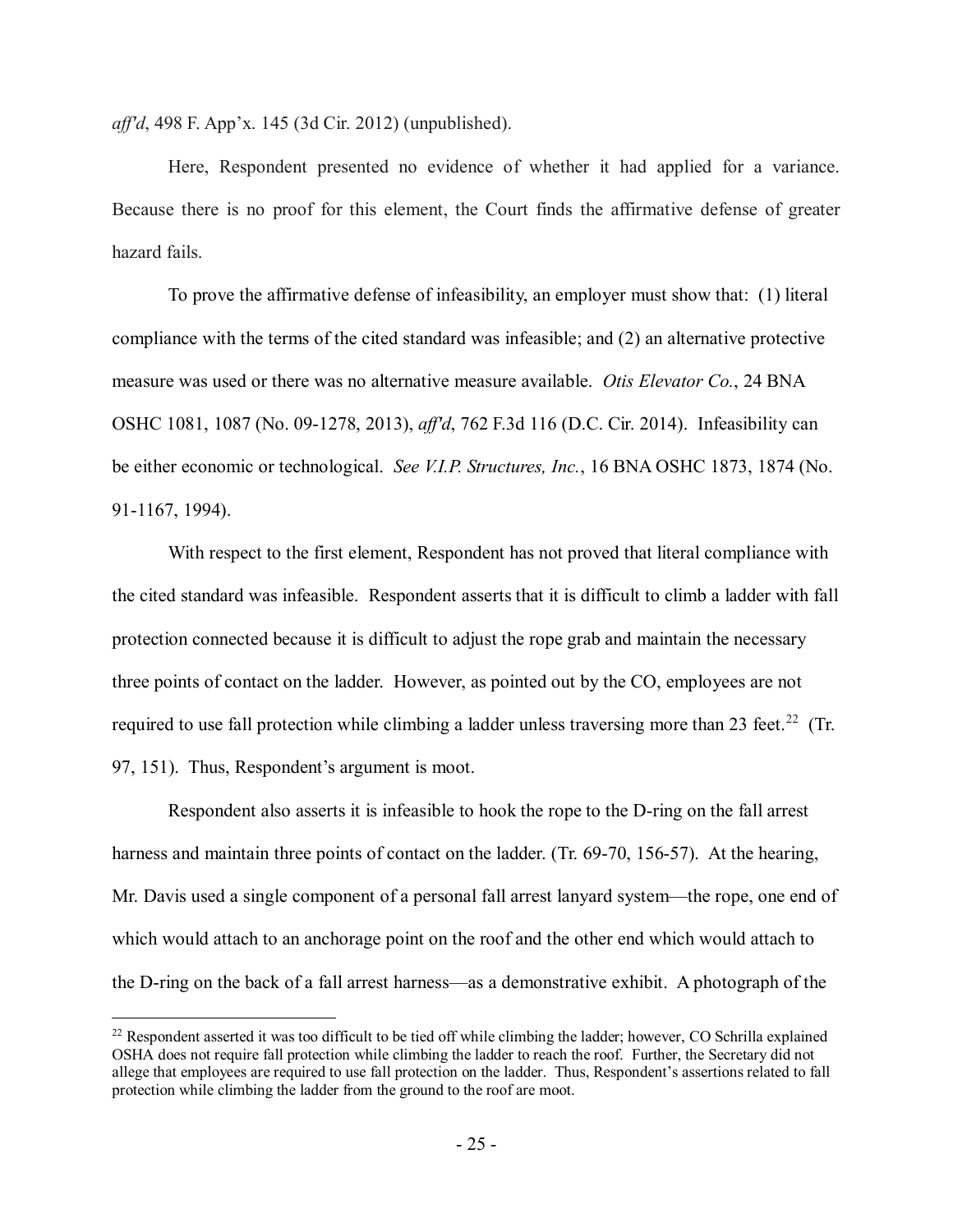demonstrative exhibit was taken at the trial by Mr. Davis and submitted by Respondent into the exhibit without objection. (Tr. 72-82, 146-47; Ex. C). Using only the rope, Mr. Davis attempted to show that it was very difficult to attach a rope to the D-ring on the back of the harness. (Tr. 126-30). Mr. Davis did not wear a fall arrest harness during the demonstration. Further, the rope was not attached to anything. The Court finds that Mr. Davis did not demonstrate at trial the difficulty of using only one hand to hook a rope to the D-ring on the back of a fall arrest harness. record after the trial. Exhibit C is admitted is admitted as a photograph of the demonstrative The Court finds Mr. Davis's courtroom demonstration unpersuasive.

 fall arrest system at the worksite. (Tr. 42; Ex. 4; SF 22-24). The ropes used by Ontario for its fall arrest system were approximately 25 feet in length. Each rope started at an anchorage point Employees could engage their fall protection systems while either on a ladder or at the eave. (Tr. 98, 112-13). Respondent's claim that it was infeasible to have employees engage their personal fall protection system at the eave is also undermined by CO Schrilla observing an employee, during his inspection, walk down to the eave to disengage his fall protection system and leave every component of the fall arrest system, except his personal harness, at the eave in order to engage it once he returned back up to the roof. (Tr. 105-06). Compliance to the cited standard is not infeasible where a change in operations as simple as storing ropes at the eave and requiring employees to engage their fall arrest systems there, or on a ladder, would have protected Respondent's claim of infeasibility is also undercut by the fact that it had implemented a at the peak of the roof and reached past the eave of the roof. (Tr. 27, 30, 34; Ex. 2 at "C"-"D"). employees at all times.

 CO Schrilla also credibly testified that if employees found the particular fall arrest system configuration used by Respondent to be difficult to hook onto using one hand, there were other

- 26 -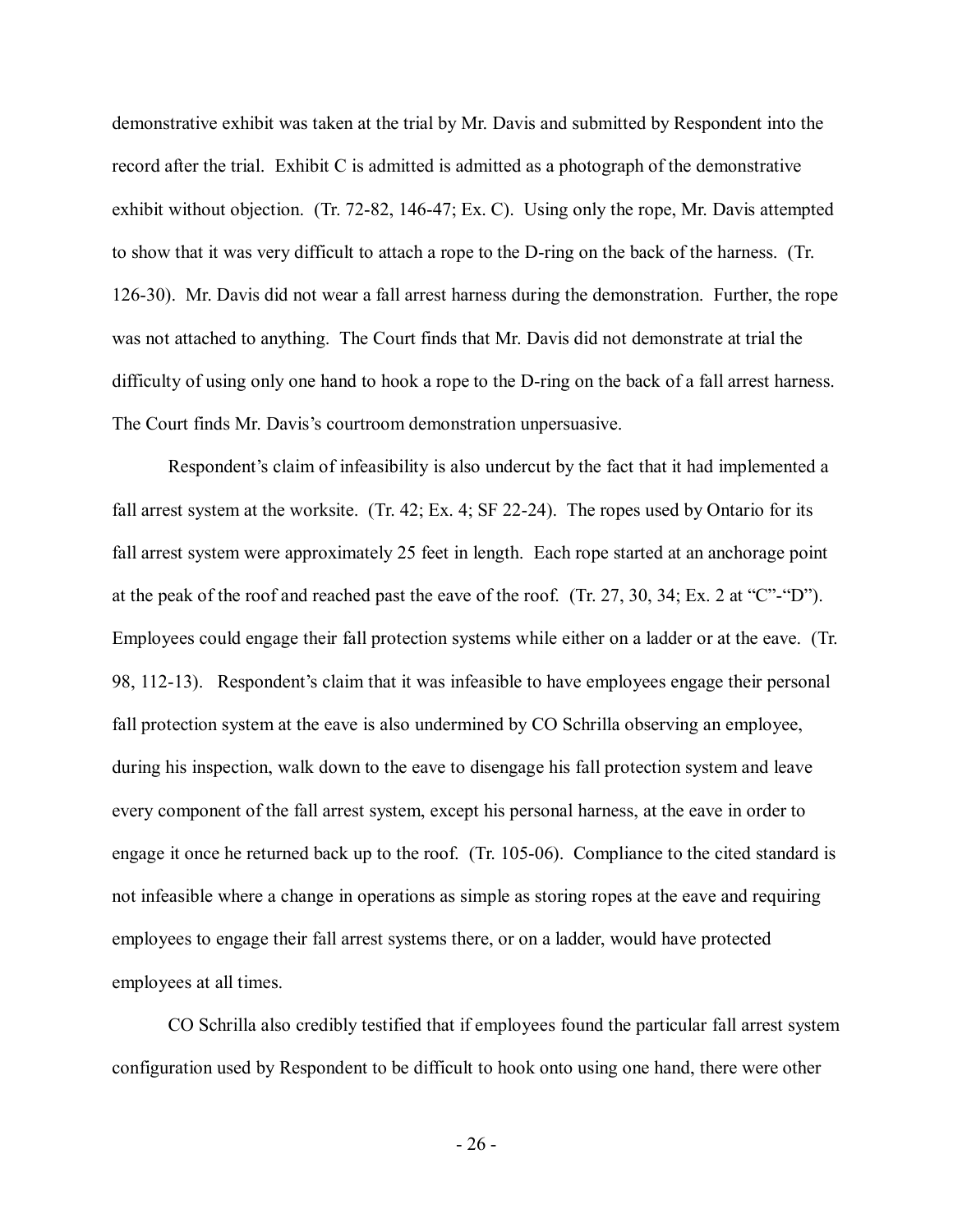styles of personal fall arrest systems available for purchase and use. (Tr. 85-86). The Court finds Respondent did not show it was technologically infeasible to comply with the standard.

 an "employer's existence as a company would have been adversely affected" by the cost of compliance. *Gregory & Cook, Inc*., 17 BNA OSHC 1189, 1191 (No. 92-1891, 1995) (citations omitted). Respondent did not provide evidence that it would be adversely affected by purchasing a style of personal fall arrest equipment that would be easier for an employee to use. Moreover, end of each workday. (Tr. 27, 30, 34, 79-80, 83, 86, 105-06, 112-13; Sec'y Br. at 7). The Court standing at the top of the ladder prior to entering the roof. To show economic infeasibility an employer must present specific evidence to show that the fall arrest system provided by Respondent was capable of providing fall protection to its employees at all times, including during ingress and egress at the worksite at the beginning and finds that Respondent did not prove that it was infeasible to attach to a fall arrest system while

 Respondent also asserts it cannot inspect the fall arrest equipment anchorage points that are installed at the roof's peak from the ground or from the ladder. (Tr. 68-69, 157-58). However, the CO stated that an anchorage point could be visually inspected each day while standing at the top of the ladder at the roof's eave. (Tr. 68-69). At Respondent's worksite, the CO did a visual inspection of the anchorage points from the ladder. He was able to see the anchorage points were there and that the nails securing the anchorage points were in place. (Tr. 68-69). Respondent did not adequately explain why a visual inspection from the ladder was insufficient or not feasible.

 Respondent has not proved that compliance with the cited standard was technologically or economically infeasible. Further, with respect to the second element, Respondent did not

- 27 -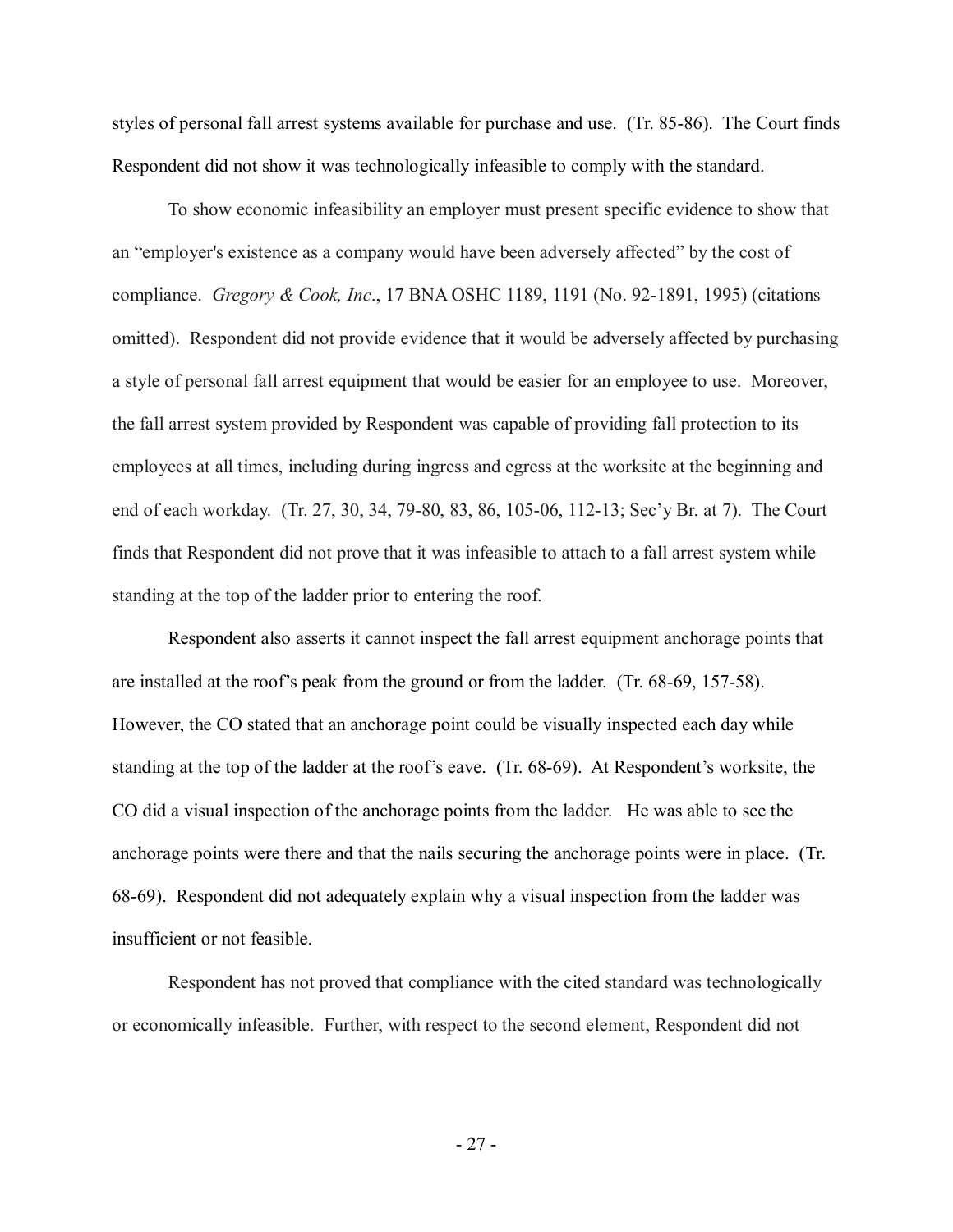present evidence that an alternative protective measure had been used or that no alternative protective measure was available. The Court finds the affirmative defense of infeasibility fails.

The Secretary proved the elements of applicability, knowledge, and employee exposure. Further, the Secretary proved Respondent did not comply with the requirements of the standard. Citation 1, Item 1 is affirmed.

### *Characterization*

 Citation 1, Item 1 was classified as a serious violation. (Tr. 55; Ex. 3). Under section 17(k) of the Act a violation is serious if "there is substantial probability that death or serious physical harm could result." Commission precedent requires a finding that "a serious injury is the likely result should an accident occur." *Pete Miller Inc.,* 19 BNA OSHC 1257, 1258 (No. 99- 0947, 2000). 0947, 2000). The hazard in this case was a fall from a roof. Roofing has been recognized as an

 inherently dangerous activity which can cause serious physical harm. *Chris Welch*, 26 BNA OSHC 1846, 1850 (No. 16-0687, 2017) (ALJ) (citing *Daniel Crowe Roof Repair*, 23 BNA OSHC 2001, 2017 (No. 10-2090, 2011) (ALJ)). As demonstrated by Mr. [redacted]'s fall, serious injury can result from a fall of 18 feet. The Court finds the violation was serious in nature.

#### *Penalty*

 in assessing penalties: the size of the employer's business, the gravity of the violation, the employer's good faith, and its prior history of violations. *Compass Envtl., Inc.*, 23 BNA OSHC 1132, 1137 (No. 06-1036, 2010) *aff'd*, 664 F.3d 1164 (10<sup>th</sup> Cir. 2011). The gravity of the Section 17(j) of the Act requires the Commission to give due consideration to four criteria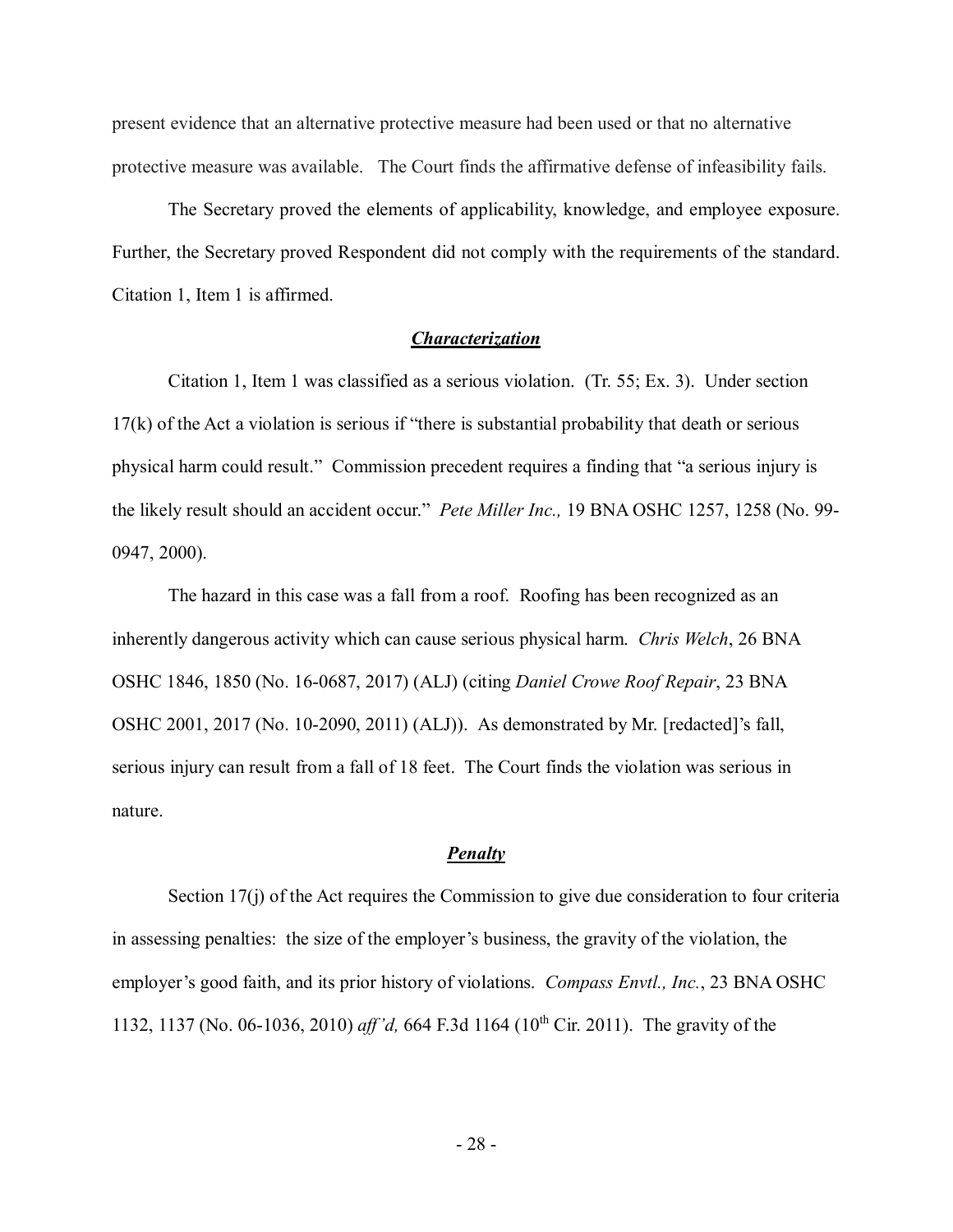violation is generally accorded greater weight. *See J. A. Jones Constr. Co.*, 15 BNA OSHC 2201, 2213-14 (No. 87-2059, 1993).

The maximum statutory penalty for a serious citation is  $$12,675.^{23}$  $$12,675.^{23}$  $$12,675.^{23}$  82 FR 5373 (Jan. 13, 2017). OSHA determined the hazard was of high severity due to the serious nature of injury and low probability due to the short duration of the exposure resulting in a gravity-based penalty of \$9,054. (Tr. 55-56; Ex. 3). Then, because Respondent had twenty employees, a sixty percent reduction was applied resulting in the proposed penalty of  $$3,622.^{24}$  $$3,622.^{24}$  $$3,622.^{24}$  (Tr. 55-56; Ex. 3).

 The Commission and its judges conduct de novo penalty determinations. *See Dana Container, Inc.*, 25 BNA OSHC 1776, 1791 (No. 09-1184, 2015) (citations omitted) *aff'd*, 847 F.3d 495 ( $7<sup>th</sup>$  Cir. 2017). "The Act places limits for penalty amounts but places no restrictions on the Commission's authority to raise or lower penalties within those limits." *Valdak Corp.*, 17 BNA OSHC 1135, 1138 (No. 93-0239, 1995), *aff'd*, 73 F.3d 1466 (8th Cir. 1996).

 Based on the record as a whole, the Court finds an additional reduction to the proposed and required its employees to use it, except when traversing between the eave and the peak at the beginning and end of each workday. Employees actively used fall arrest equipment at this worksite; except for these two one-minute unprotected movements. (Tr. 58-59, 105-06). Ontario's employees were adequately trained, and its fall protection equipment was in good generally strong. He said Ontario made a good effort to comply with OSHA standards. (Tr. 88- 89). Ontario also cooperated and was "up front" with OSHA's investigation. (Tr. 60, 66). Based penalty is merited. Here, the Respondent provided fall protection equipment to its employees working order. (Tr. 67, 134). The CO also testified that he found Ontario's safety culture was

-

<span id="page-28-0"></span> $^{23}$  OSHA's statutory maximum penalties were increased pursuant to the Inflation Adjustment Act of 2015, Pub. Law 114-74 § 701, 129 Stat. 559-602 (2015). The violation in the instant case was assessed on June 21, 2017, thus a statutory maximum of \$12,675 applies. 82 FR 5373, 5382 (Jan. 18, 2017). statutory maximum of \$12,675 applies. 82 FR 5373, 5382 (Jan. 18, 2017).<br><sup>24</sup> No penalty reduction was given for history, good faith, or quick fix. (Tr. 56-57, 87; Ex. 3 at 1).

<span id="page-28-1"></span>